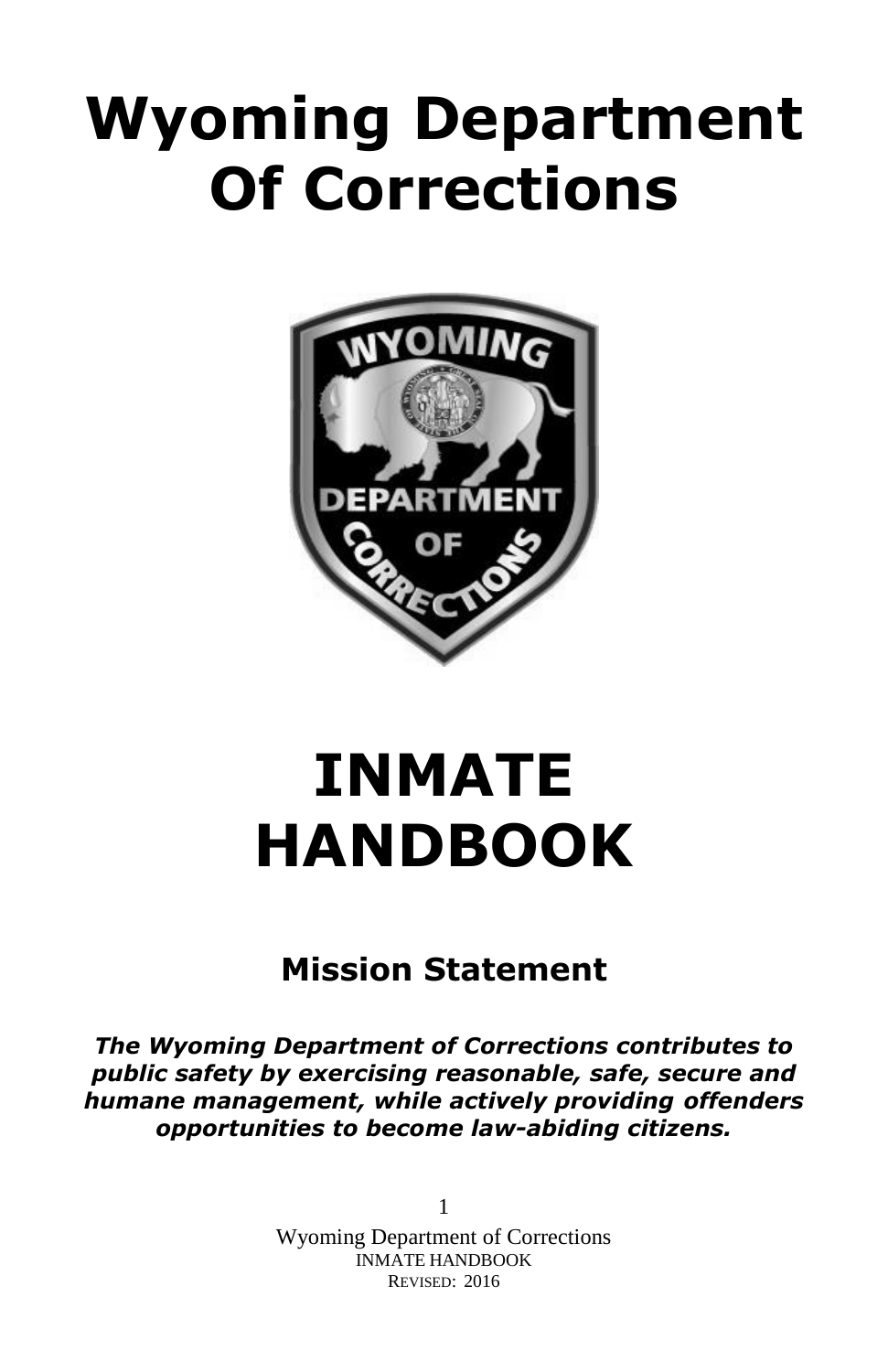# **Table of Contents**

| Inmate's Right to Reasonable Protection from Violence  17 |  |
|-----------------------------------------------------------|--|
|                                                           |  |
| Code of Inmate Discipline and Disciplinary Procedures 19  |  |
|                                                           |  |
|                                                           |  |

Wyoming Department of Corrections<br>INMATE HANDBOOK REVISED: 2016

 $\overline{2}$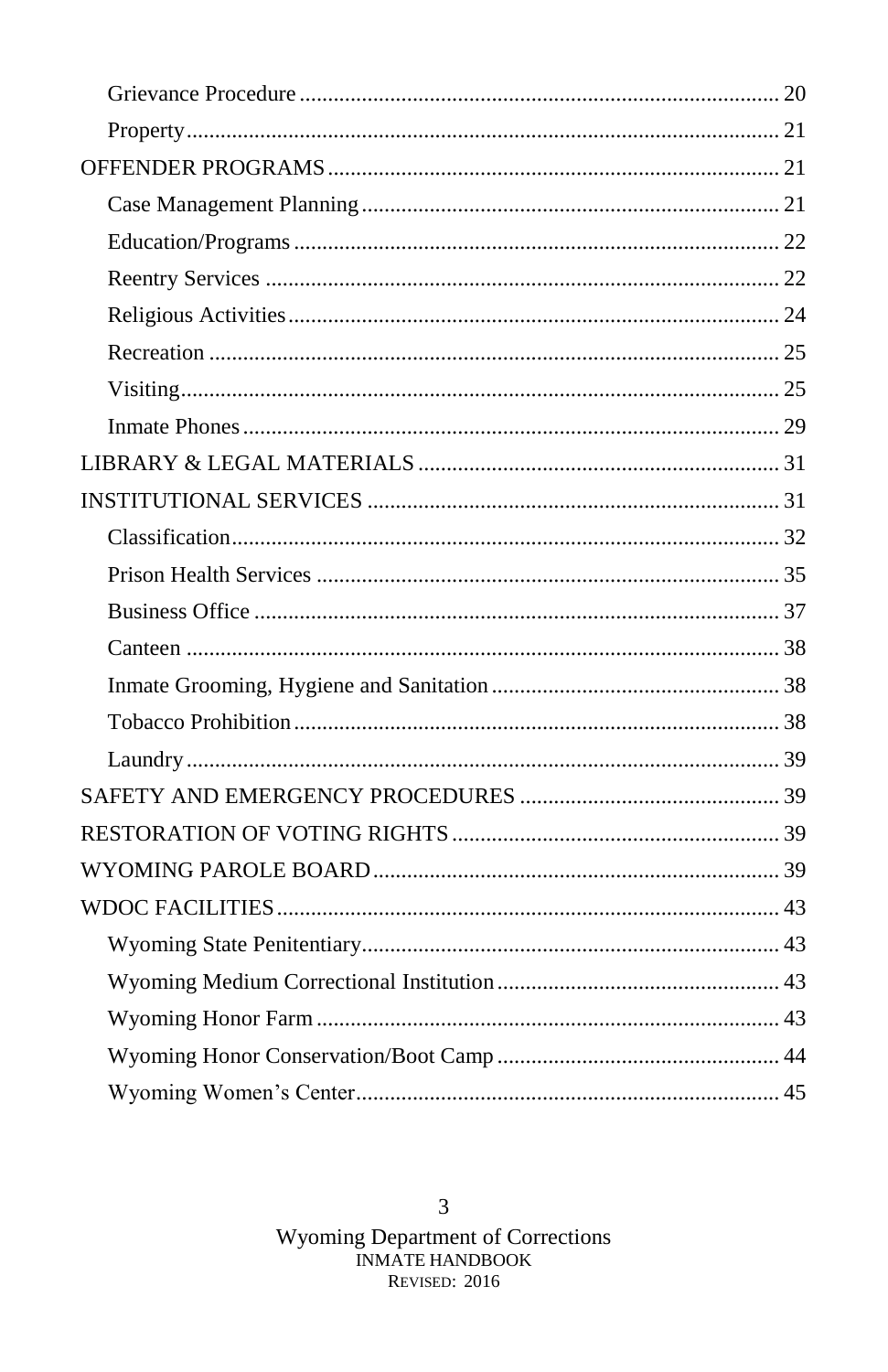#### **INTRODUCTION**

<span id="page-3-0"></span>(See WDOC Policy & Procedure #1.002, *Management Philosophy - Mission, Vision, and Core Values.)*

#### <span id="page-3-1"></span>**WDOC Core Values**

We the management and staff of the Wyoming Department of Corrections express the following Core Values which are built around our commitment to public safety and offender rehabilitation, and will guide our performance in carrying out our mission and pursuing our vision as a benchmark correctional system:

We recognize the importance of our staff as being the Department of Corrections' strength and major resource in achieving our objectives, and that human relationships which are principled, ethical and reasonable are the cornerstone of our commitment to our mission.

We recognize that the offender has the potential to live as a law-abiding citizen, and we encourage them to assume responsibility for their actions.

We are committed to developing partnerships throughout our communities, to include victims, relevant groups, the public, and private agencies.

We recognize the importance of the community's, the victim's, and the offender's role in a successful criminal justice system. These partnerships are essential to the achievement of our mission.

#### <span id="page-3-2"></span>**WDOC Philosophy**

We commit to managing the Wyoming Department of Corrections with openness, honesty and integrity. We are accountable to the Mission Statement, the Director of Corrections, the Governor and elected State Officials, the public, and to each other. In accomplishing the mission of the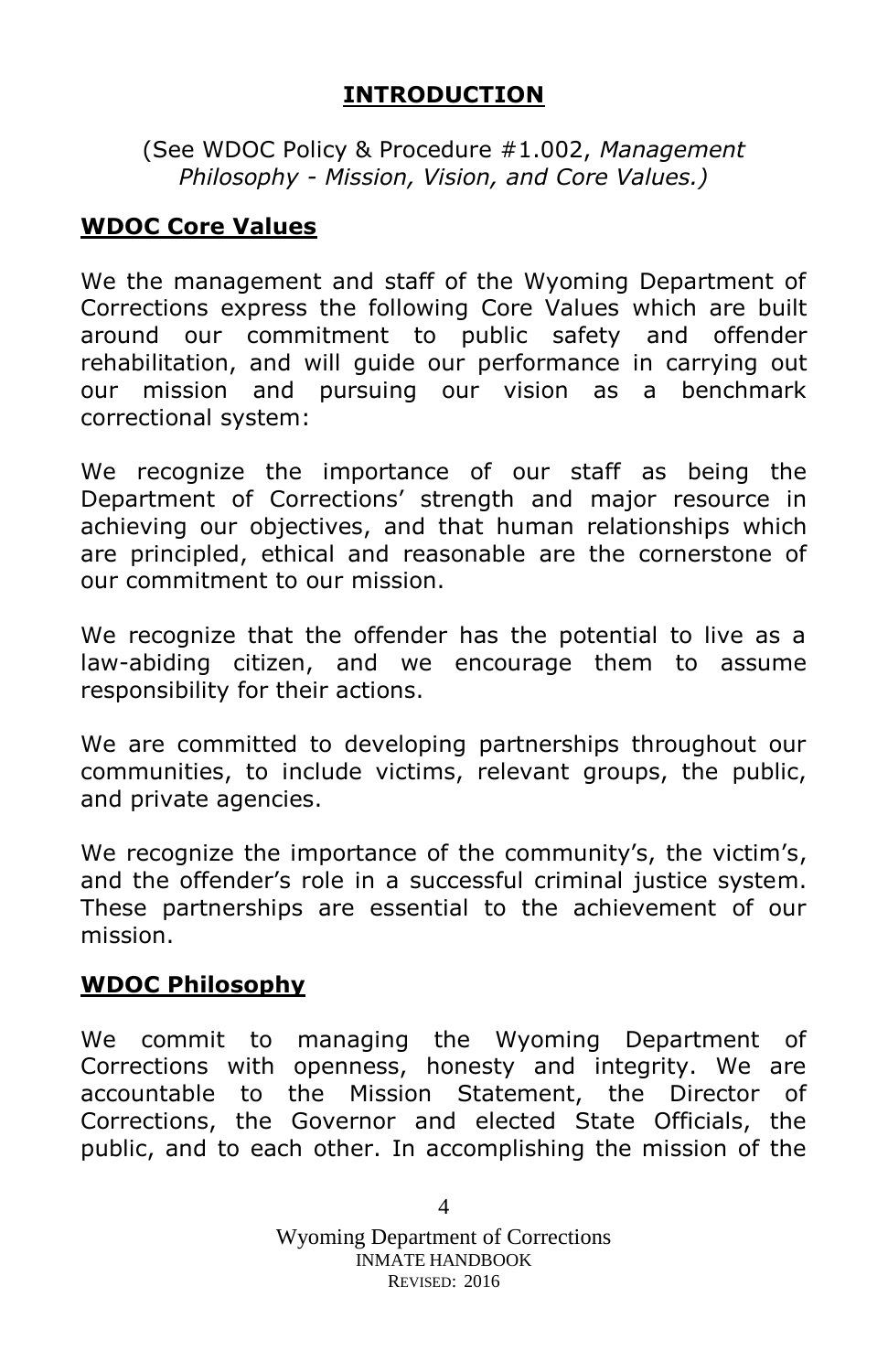WDOC and pursuing its vision, the management and staff of WDOC will:

- Pro-actively manage its offender population to ensure the safety and security of the public, offenders and staff;
- Maintain safe, secure, clean, civil, and productive correctional facilities in compliance with established standards and security and safety requirements;
- Provide evidence-informed, risk-appropriate services and programs to address offender assessed needs;
- Facilitate the successful reintegration of inmates into society using best-practice approaches;
- **Provide pro-active success-oriented services to offenders** being supervised in the community to improve social accountability and success; and,
- Seek opportunities for expanding the involvement of community, victims, and others in improving transparency and the effectiveness of correctional services.

# <span id="page-4-0"></span>**WDOC Vision Statement**

The Wyoming Department of Corrections will provide a seamless correctional system aimed at improving community safety through **employee training, recognition and retention,** evidence-based crime prevention, risk/need assessment, and recidivism reduction strategies. We focus on:

- Workforce excellence;
- Role modeling and reinforcing pro-social behavior;
- Redirecting behavior that is not pro-social in nature;
- **Collaborative intervention to at-risk populations:**
- Thorough and on-going individual gender specific risk/needs assessments;
- Utilize Gender Specific Risk Assessments to determine appropriate housing and community supervision/mentoring;
- Individualized quality services to victims, offenders and inmates; and,
- Successful collaborative re-integration back into society.

5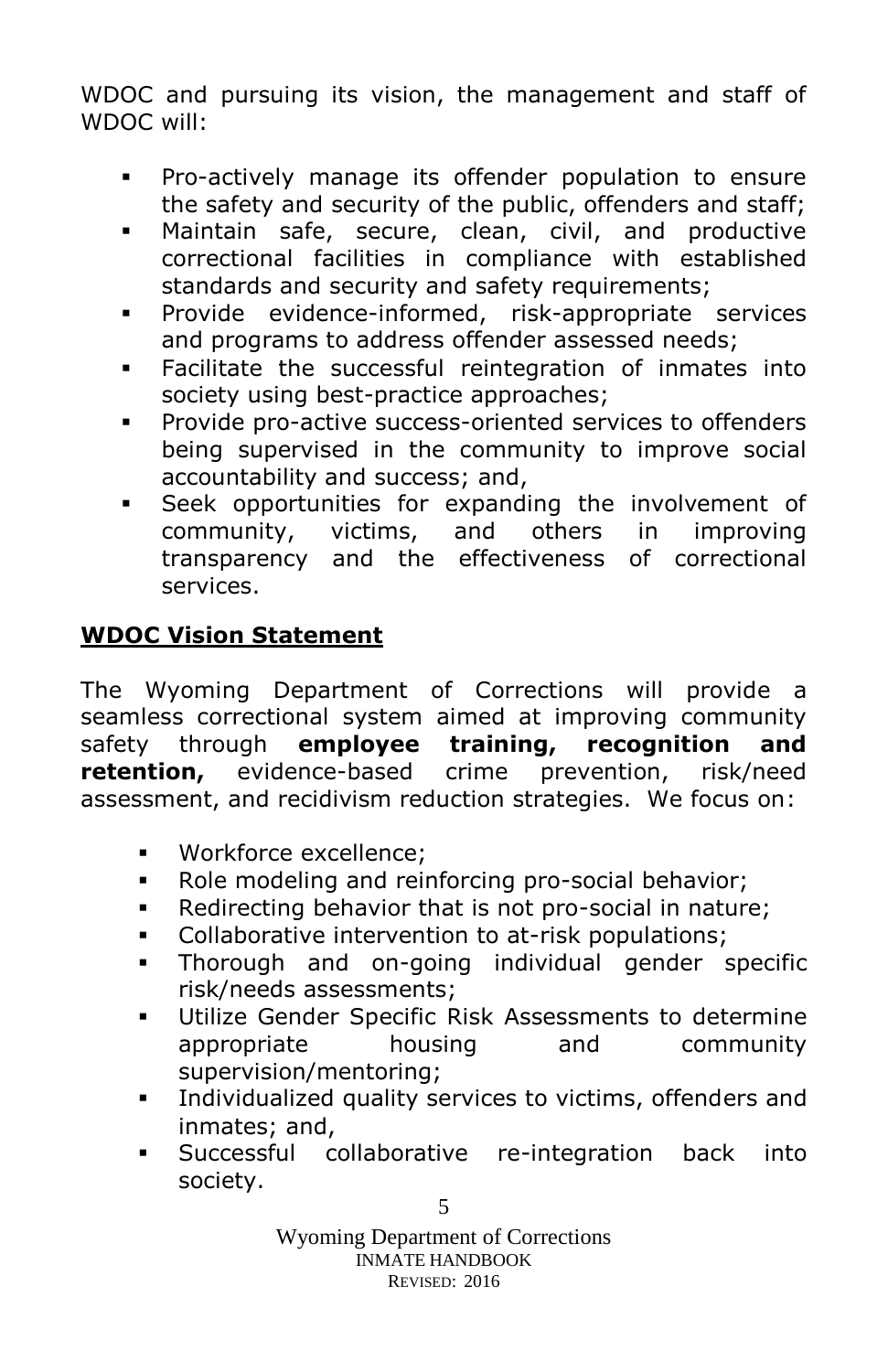The Staff of this Department assist offenders to realize their potential by employing the three (3) R's:

> Role Model Reinforce Re-Direct

### <span id="page-5-0"></span>**Inmate Handbook**

Throughout this handbook you will find information, rules and guidelines which will be useful during the time you are incarcerated. It is your responsibility to read this handbook carefully because the information will help you understand what will be expected of you. The rules and information presented in this handbook are written to provide an orderly and safe place for you during your incarceration. Be aware that the information contained within this handbook is subject to change. You will be notified of any changes by way of Policy & Procedure updates, or by authorized written notices.

You may find that some of your questions are not answered in this handbook. Many of your questions will be answered by written directives, which will be posted in living areas, by your case manager, or other prison officials. Schedules are not printed in this handbook because schedules may change according to the demands of the operations of the institution. Schedules will be written and posted in your living area for your information. If you do have any questions not answered by written directives or this handbook, discuss your questions with your case manager or other available institutional officials.

#### <span id="page-5-1"></span>**Access to Policies**

Throughout this manual you will note summarized WDOC policies; the policies referenced are available to inmates in the facility law library or on the designated inmate computers.

#### <span id="page-5-2"></span>**Nondiscrimination towards Inmates**

(See WDOC Policy & Procedure #3.403, *Inmate Rights.)*

Wyoming Department of Corrections INMATE HANDBOOK REVISED: 2016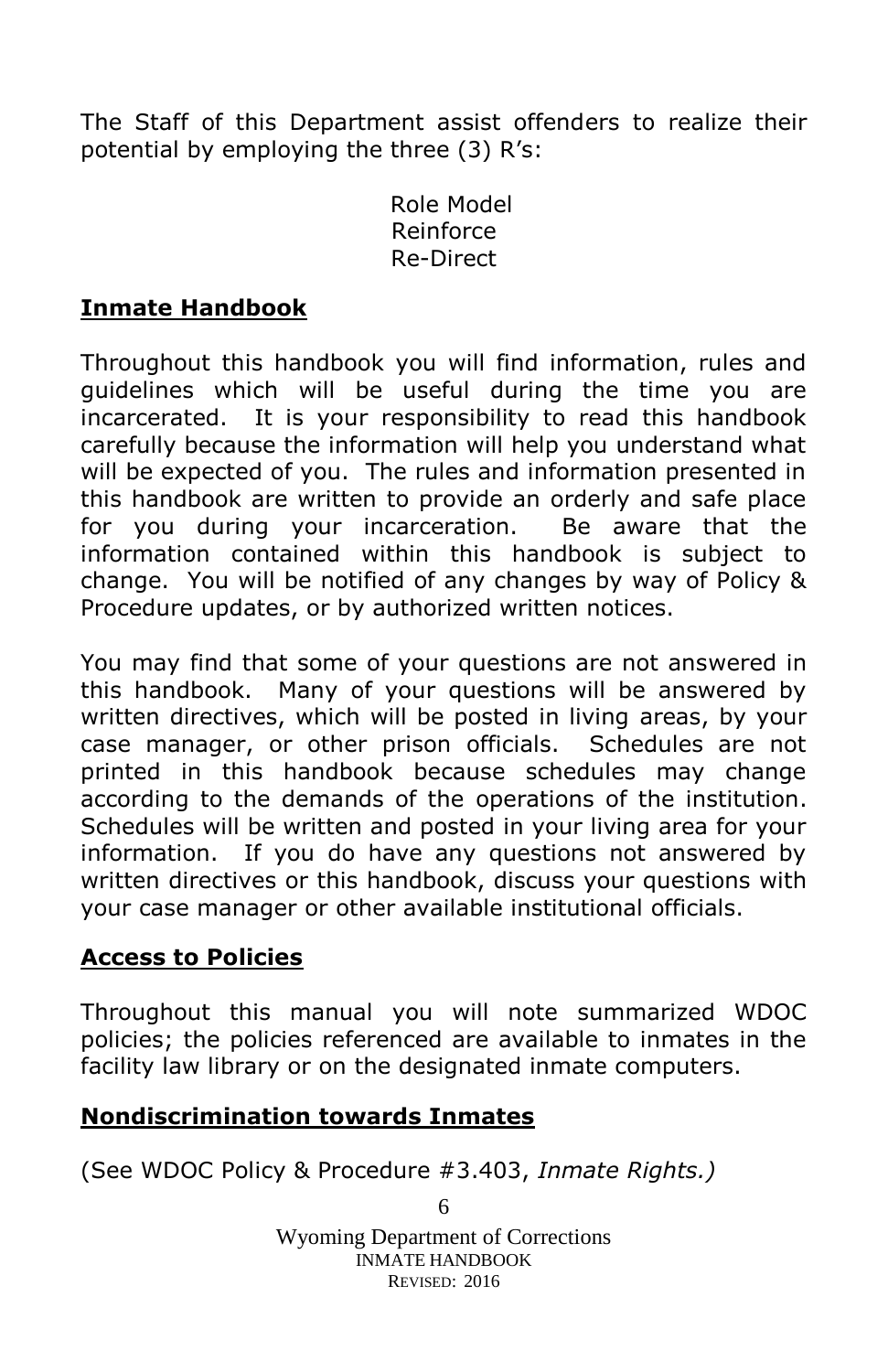WDOC policies, procedures, and practices shall be enacted in a fair and equitable manner that ensures no form of unlawful discrimination takes place against inmates in correctional facilities. All programs, services, and institutional privileges shall be offered on a nondiscriminatory basis.

No inmates under the jurisdiction of the WDOC will be subject to discrimination based on race, religion, national origin, gender, disability, or political beliefs in making administrative decisions and in providing access to programs.

# **ADMISSION INFORMATION**

### <span id="page-6-1"></span><span id="page-6-0"></span>**Inventory of Personal Property**

(See WDOC Policy and Procedure #3.006*, Property Control.*)

Your personal property will be inventoried at the time you enter the institution. You are not allowed to retain any personal property while in the Assessment and Reception Unit. If approved, property will be returned to you upon your reassignment from the unit. Any personal property items not allowed will be stored for up to 120 days. You will have to notify property room staff and decide whether the property is to be mailed out at your expense or disposed of in accordance with policy.

# <span id="page-6-2"></span>**Admission Haircut**

- A. If you opt to not receive an intake haircut and your hairstyle is in violation of WDOC Policy & Procedure #4.201, *Inmate Grooming, Hygiene and Sanitation*, your presence in general population or intake housing shall be deemed as a threat to security and good order of the facility, or the safety of any person, and you will be placed in an appropriate segregation status pending review and hearing.
- B. Hairstyles that are religiously indicated by a sincerely held belief of the inmate's professed religion may be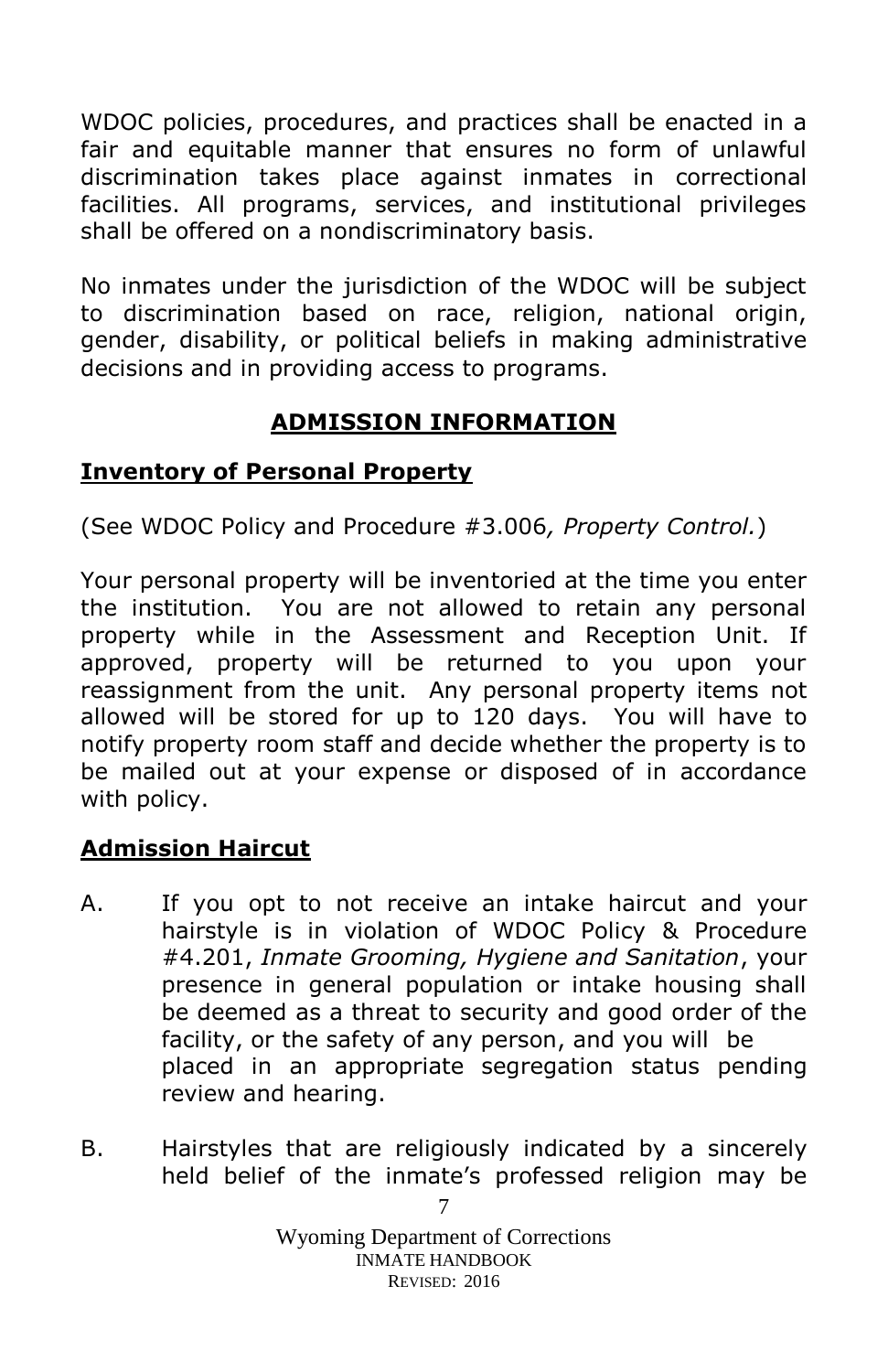authorized as outlined in Policy and Procedure #4.201, *Inmate Grooming, Hygiene and Sanitation*.

# <span id="page-7-0"></span>**Identification**

- A. As part of the admission process, you will be fingerprinted and photographed soon after your arrival.
- B. In accordance with WDOC Policy and Procedure #4.301, *DNA Sampling*, it is the policy of the WDOC to require collection of DNA samples from convicted felons and transfer those DNA samples to the Wyoming Division of Criminal Investigation.
- C. Refusal to provide the required DNA sample by any inmate is considered a violation of the Code of Inmate Discipline as an MJ 25: Violation of Laws; Wyo. Stat. § 7-19-403.

# **Orientation**

While in the Intake Unit, you will receive an orientation regarding information about the WDOC, the Intake process, programs available, and your sentence structure. You will also be expected to complete all areas of programming and informational classes that are on the Intake Orientation Sign Off Sheet. You are paid a bonus for completing all areas on this sign off sheet, but it is your responsibility to turn this sheet in to your case worker prior to leaving the Intake unit.

During initial orientation you will be required to complete WDOC form #608, *Emergency Contact Information*. This form allows the facility to notify those designated of any emergencies that may occur while you are incarcerated and identifies those who you want to designate to receive your property and funds entrusted in the WDOC, if necessary. This form is available for you to update as needed via the inmate computer and/or upon request to your designated case worker.

Orientation is required at other facilities upon transfer.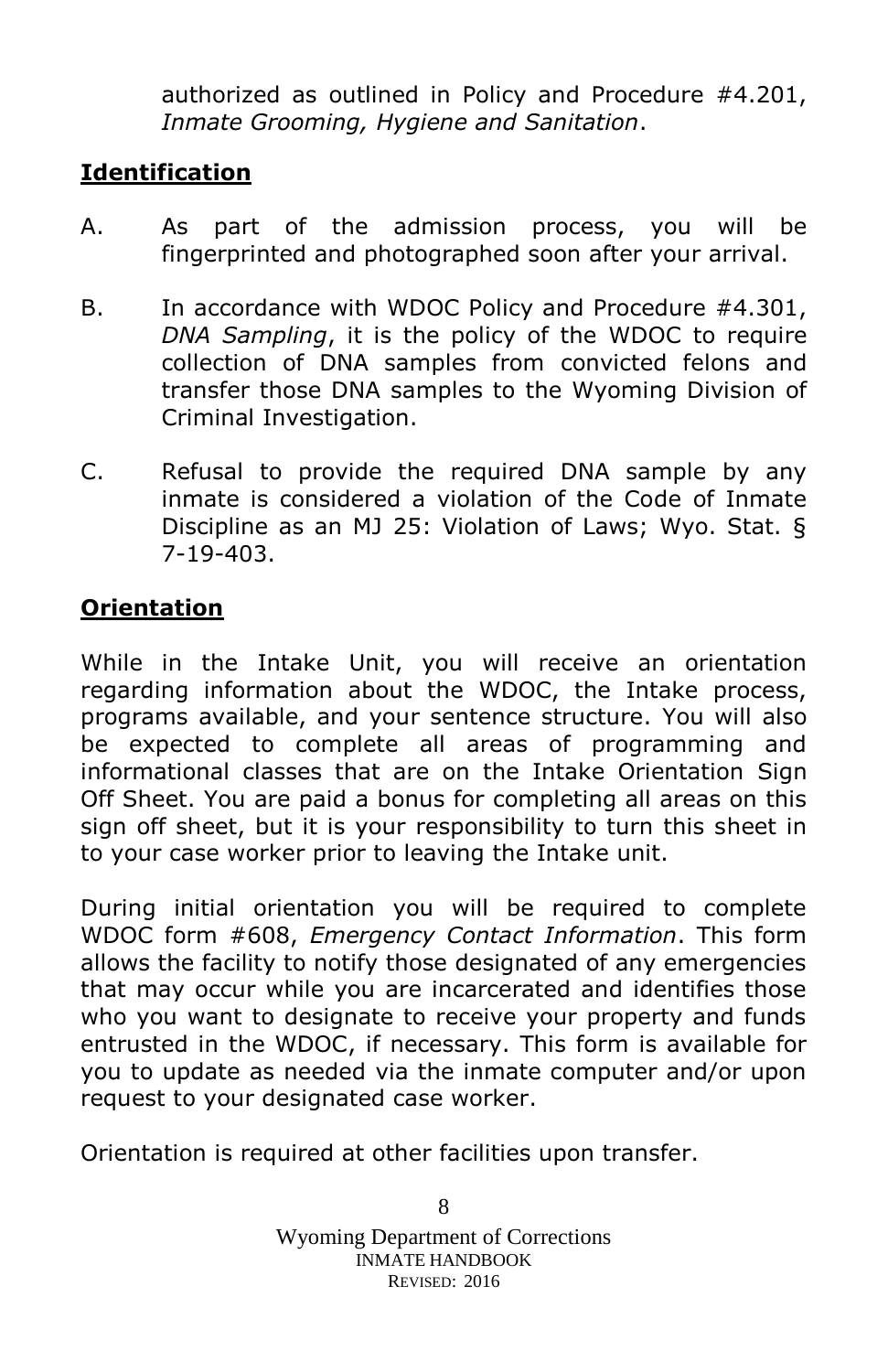# **Physical Examination**

In accordance with Policy and Procedure #4.305, *Inmate Health Screen and Appraisal*, soon after your arrival at the institution you will receive a physical examination, which will be conducted by the institutional physician and the institution's medical staff.

In accordance with Policy and Procedure #4.307, *Inmate Access to Health Care*, the institutional medical staff will provide you with necessary medical services throughout your incarceration.

### <span id="page-8-0"></span>**Identification Card**

While in the Intake Unit, you will be photographed for a personal identification card. This identification card will be used for such activities as canteen purchases, state issue, package issue and medication distribution. You are expected to have your ID card on person at all times whenever you are outside of your assigned living quarters (cell or room). If the card is lost/altered, replacement will be at the inmate's expense and will not exceed five (\$5.00) dollars.

#### **Interview**

Before you have your initial classification completed, your assigned case manager will ask you to participate in an interview, which will help both you and the case manager understand your current situation. Your case manager will be interested in obtaining as much information about you as possible. This information will be used to help the classification process, and to arrange a constructive program for you throughout your incarceration. This information will also be of value to other committees, such as the parole board, when they meet to decide issues concerning your case.

#### **Testing and Needs Assessment**

9 While in the Intake Unit, you will be assessed. These assessments will focus on a variety of areas, which may include intelligence, substance abuse assessment, risk/needs, and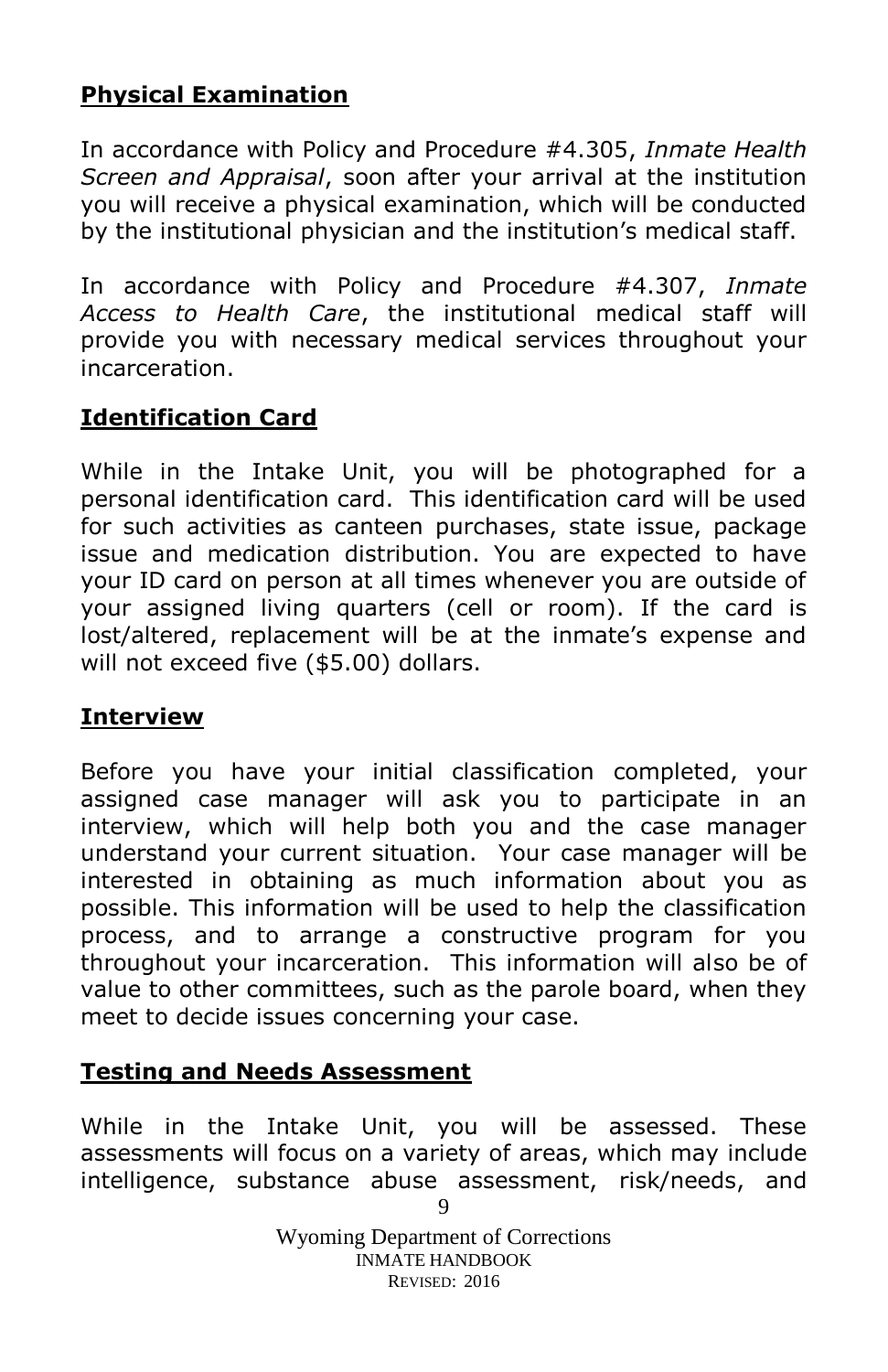educational level. Through information gathered, and the interview process, a general assessment of your needs will be determined. It will be your responsibility to use this period in your life to identify and meet those needs. The primary resource will be through education-based groups.

# **ADMINISTRATION AND MANAGEMENT**

#### <span id="page-9-1"></span><span id="page-9-0"></span>**Temporary Restriction Order (TRO)**

(See WDOC Policy and Procedure #3.305, *Temporary Restriction Order.)*

It is the policy of the WDOC to respond to all occurrences that threaten the management, control, or safety of the correctional facility, staff, inmate population or the public at large. The response may involve restricting an inmate's access to property or privileges normally associated with his/her assigned classification level. Temporary restrictions may be used as necessary to protect the inmate from other inmates and to investigate for protective custody status. An inmate shall be placed on TRO status anytime staff is advised of or become aware of a potential threat of harm from another inmate(s) or for any other reason deemed consistent with correctional facility safety, security, or good order. Such restriction(s) may require separating an inmate from his/her housing population, restricting an inmate's movement or other restriction related to the perceived need including but not limited to property or privileges. The type of restriction imposed is meant to temporarily control and manage the situation giving rise to the restriction. The restriction shall not be used as a punitive measure.

#### <span id="page-9-2"></span>**Protective Custody**

(See WDOC Policy & Procedure #3.304, *Protective Custody.)*

The purpose of protective custody is to protect the safety of inmates who have been identified and verified as being at risk of physical harm from inmate(s) in general population by isolating them from general population, while limiting such

> Wyoming Department of Corrections INMATE HANDBOOK REVISED: 2016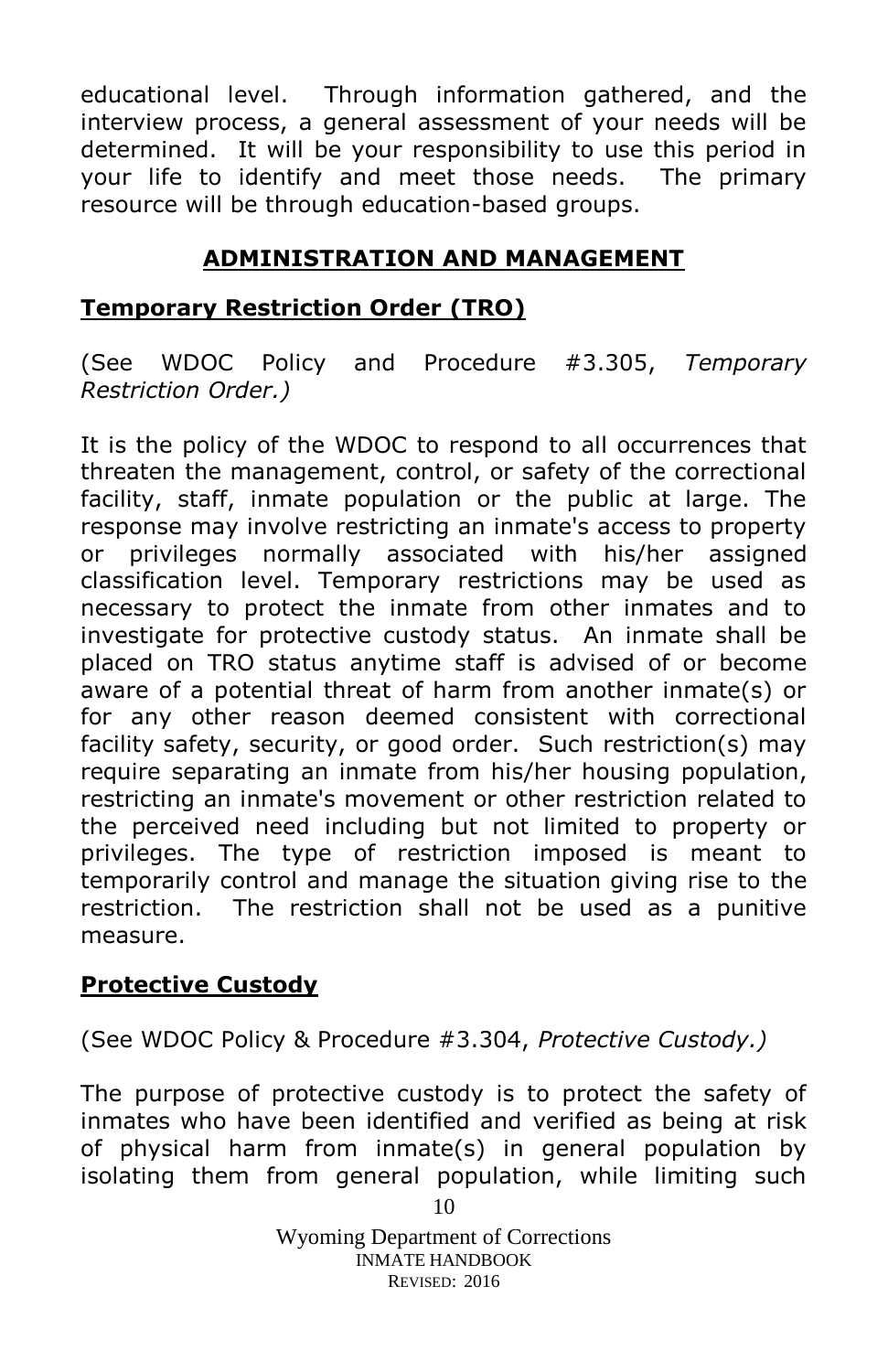placements to only that period necessary to protect them from harm. An inmate shall be placed in temporary protective custody using the temporary restriction order process. Such status shall be immediately initiated any time an inmate advises staff that he/she is in fear of harm from another inmate(s), or staff otherwise become aware that other inmates may harm that inmate.

An inmate may be housed in temporary protective custody housing or protective custody housing that does not provide all property allowances and other privileges associated with general population housing. Any restrictions of an inmate's property or privileges shall be administratively reviewed by the Shift Commander and/or Review Committee.

#### <span id="page-10-0"></span>**Administrative Segregation**

(See WDOC Policy and Procedure #3.302, *Administrative Segregation.)*

It is the policy of the WDOC to administratively segregate inmates whose notoriety, actions, affiliations or threats may jeopardize the safety, security, and orderly operation of the facility, staff, visitors or other inmates, and/or those inmates that require separation related to health care needs, when those needs cannot be met in other designated general population or infirmary housing. Use of administrative segregation is a preventative and management assignment process and is to be distinguished from punitive and disciplinary segregation.

#### <span id="page-10-1"></span>**Security Threat Groups (STG's)**

The WDOC has a zero tolerance policy for inmates who engage in disruptive behavior. This department tracks, monitors, and handles security threat groups aggressively in order to ensure the safety of staff and inmates. Inmates who engage in STG behavior may be placed in administrative segregation and/or may be subject to conduct violations. Protection from harm is a fundamental right; therefore, organized disruptive activity is strictly prohibited

> Wyoming Department of Corrections INMATE HANDBOOK REVISED: 2016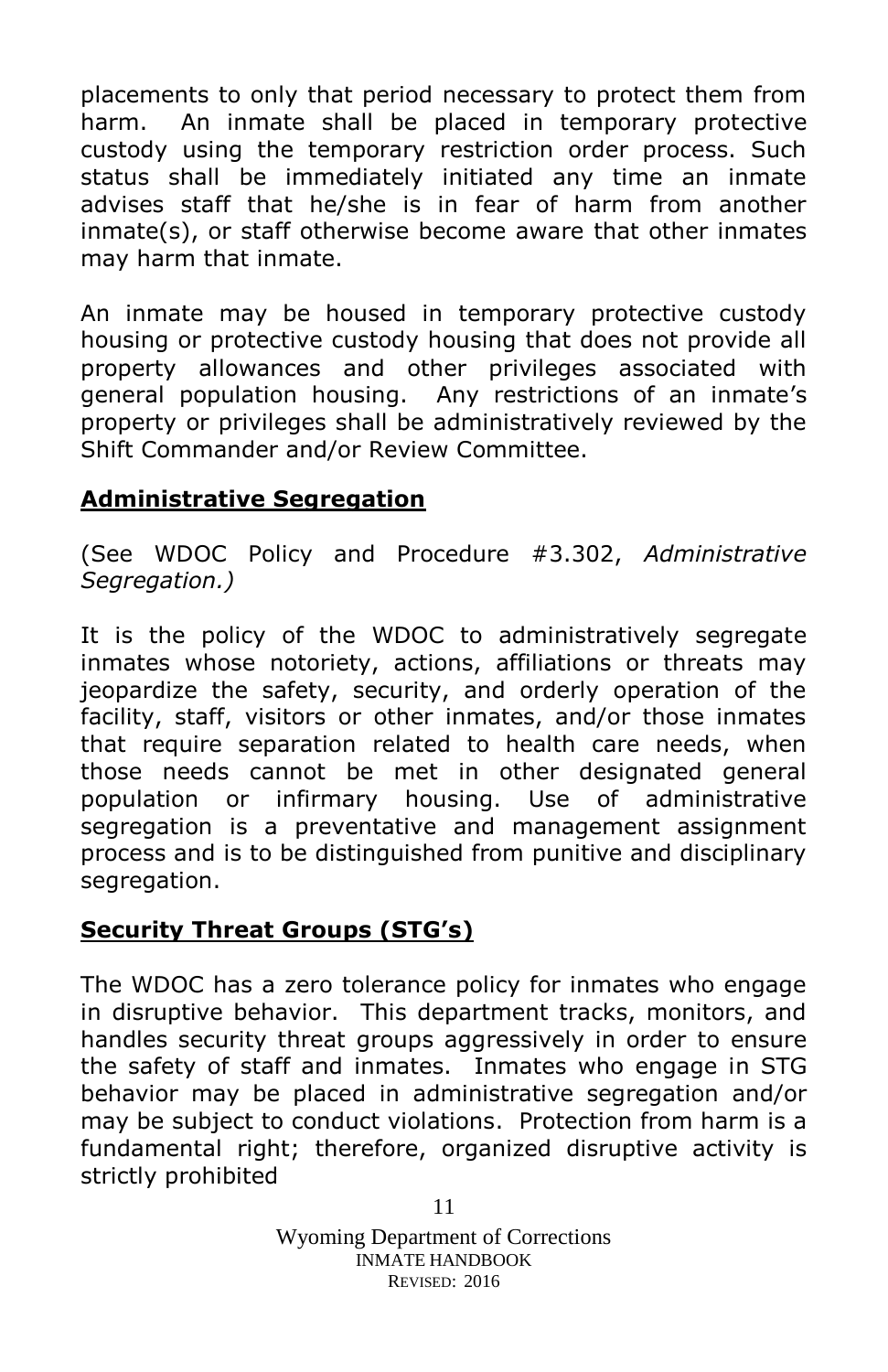### <span id="page-11-0"></span>**Sentence Information Document**

The Sentence Information Document is completed when an inmate enters the Wyoming Department of Corrections intake facility. The following addresses paragraphs A through G of the form and what each date actually refers to (for specifics as to calculation of the date please refer to the Sentence Information Document explanation). These descriptions only apply to inmates sentenced after June 1, 2000:

- A. Earliest Projected Parole Eligibility Date This date would be the earliest possible parole date the inmate could become eligible for if an inmate had absolutely no disciplinary actions. This is based on date of sentence plus term of minimum sentence, less any court awarded credit off minimum; adjusted based on potential good time earnings off the minimum sentence. Inmates may or may not be awarded up to 15 days per month for each month served off the minimum sentence, beginning upon arrival at a WDOC institution, accordance with WDOC policy and at the Warden's discretion. This date is only a projected date for planning purposes.
- B. Initial Parole Board Appearance This is the date the inmate will be scheduled to see the Parole Board for the first time based on earliest projected parole eligibility date.
- C. Full Minimum Sentence Expiration Date Date of sentence plus term of minimum sentence, less any court awarded credit off minimum. This is the date that an inmate is eligible to be released on parole without any good time (upon approval of the parole board).
- D. Earliest Projected Maximum Discharge Date Date of sentence plus term of maximum sentence, less any court awarded credit adjusted based on potential good time earnings off the maximum sentence. Inmate may be awarded up to 15 days per month off the maximum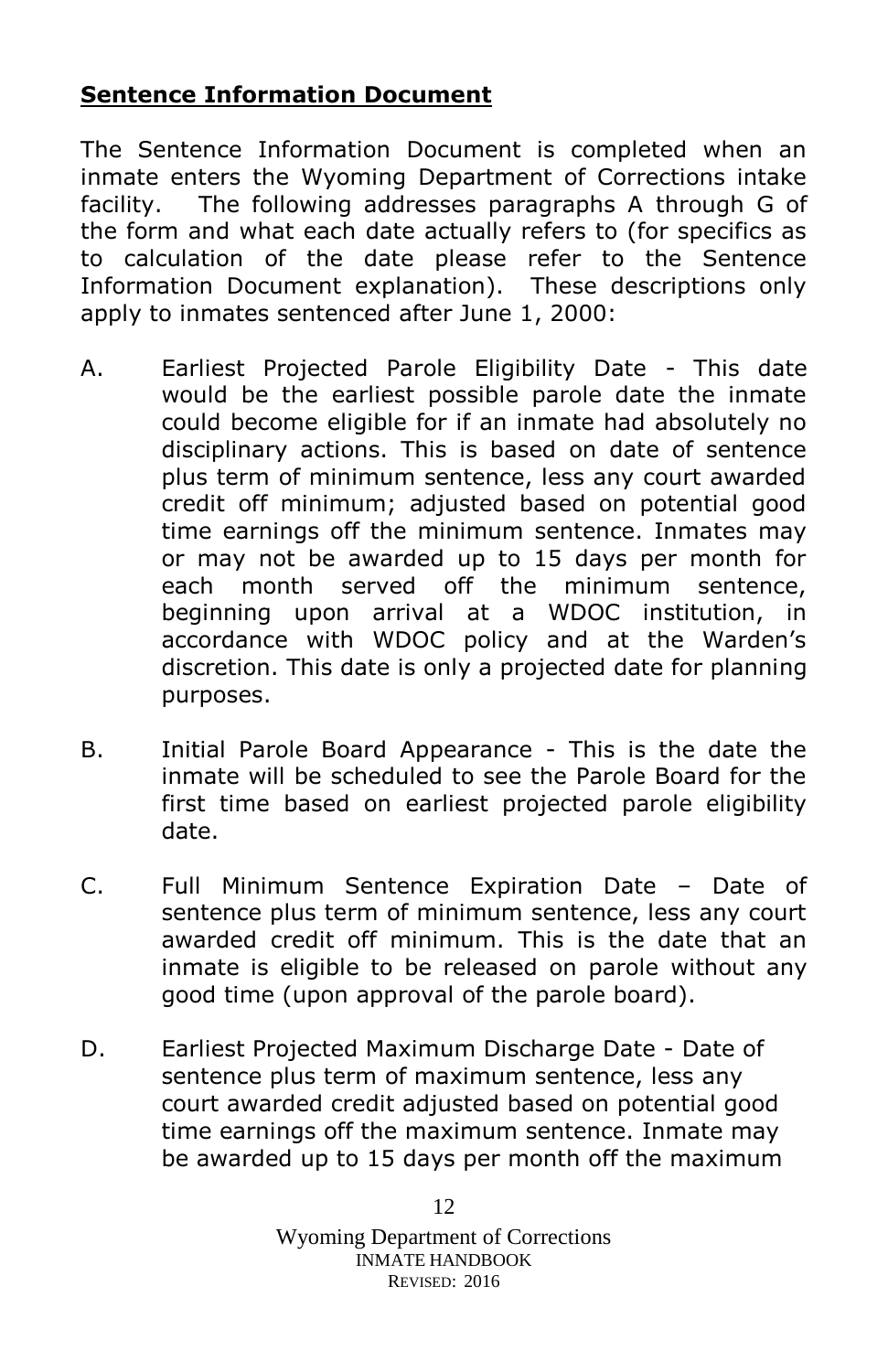sentence for each month spent incarcerated on a Wyoming sentence beginning upon arrival at a WDOC institution, in accordance with WDOC policy and at the Warden's discretion. This date is only a projection for planning purposes and does not constitute an award of or entitlement to any good time earnings or discharge date.

- E. Full Maximum Sentence Discharge Date Date of sentence plus term of maximum sentence, less any court awarded credit; date upon which sentence will expire if inmate is continuously incarcerated on a Wyoming sentence without good time earnings.
- F. Projected Parole Discharge Date This is an inmate's parole discharge date. Maximum sentence less time served and good time awarded while incarcerated on the sentence. This date is subject to change in the event of revocation or if no parole good time is earned.
- G. Earliest Projected Parole Discharge Date The potential date of discharge from parole if all potential parole good time is earned and awarded. Parolee may or may not be awarded up to 20 days per month off the maximum sentence for each month spent on parole, beginning on the date of release to parole, in accordance with Board of Parole policy and at the Board's discretion. This date is only a projection for planning purposes and does not constitute an award of or entitlement to any good time earnings or discharge date.

#### <span id="page-12-0"></span>**Good Time Allowance**

(See WDOC Policy & Procedure #1.500, *Inmate Good Time.)*

For inmates sentenced after July 1, 2010 to present, the following definitions shall apply:

13 A. "Good time allowance" is a reduction of the minimum and maximum sentences of an inmate in the amount of fifteen (15) days per month for each month served on a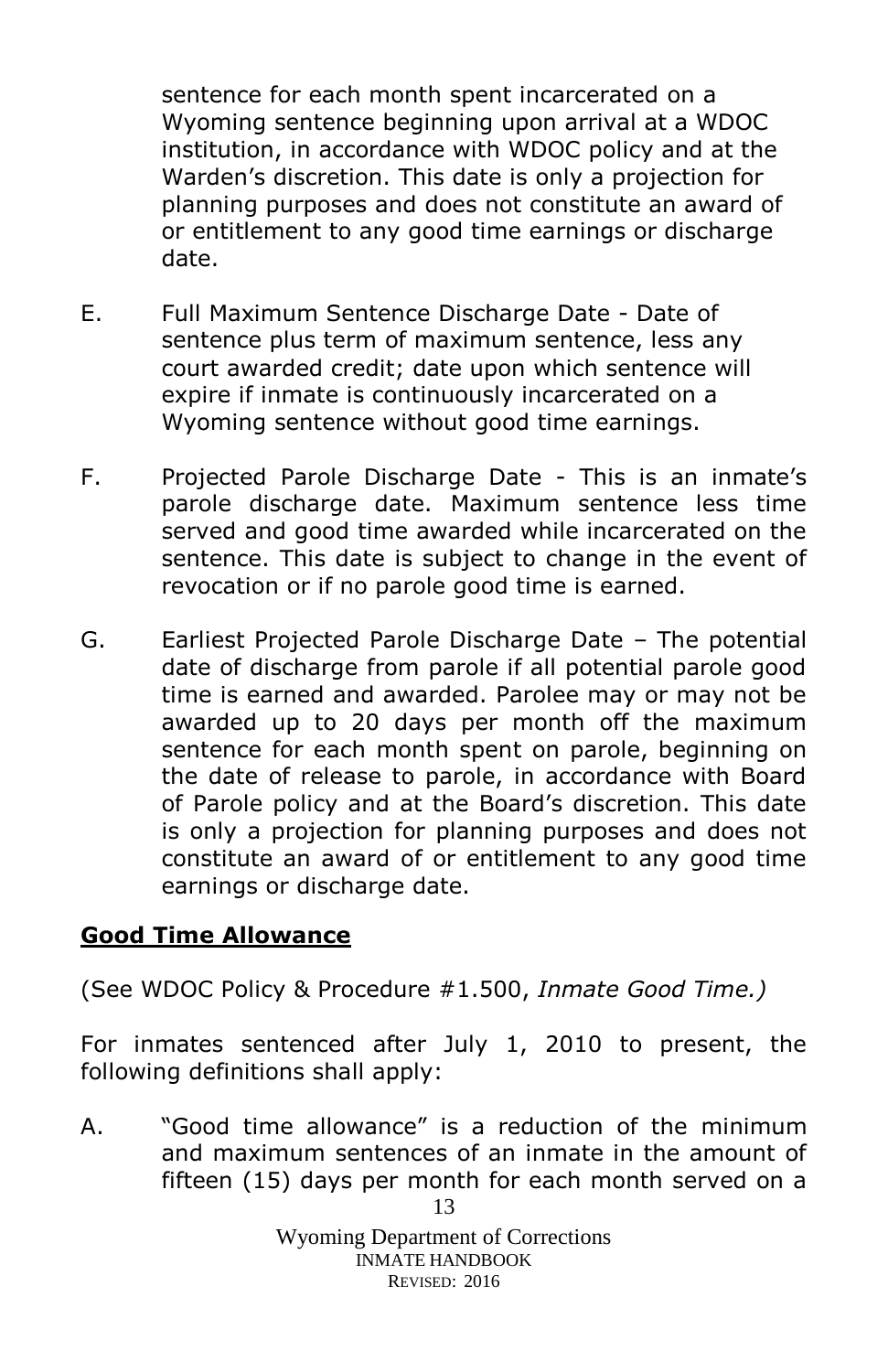sentence as the result of the inmate's proper and helpful attitude, conduct and behavior in the institution and/or as a result of his or her adherence to the rules of the institution. Good time starts the day the inmate is received at a WDOC facility.

- B. "Special good time allowance" is an award given to the inmate toward the minimum sentence only. If an inmate has demonstrated a proper and helpful attitude, exemplary conduct and behavior, the Parole Board may award up to one month of special good time off the minimum sentence for every year in length of the minimum sentence up to a maximum of one year, in addition to the monthly good time allowances.
- C. In addition, the Parole Board may award up to one year of special good time regardless of the minimum sentence only for the purpose of granting him/her parole to an adult community corrections program, the Intensive Supervision Program, a Court supervised Treatment Program, or other established community treatment program; or to another state when the inmate would not otherwise have sufficient time left on the maximum sentence by the time of parole eligibility for such a program.
- D. Good time is awarded at the discretion of the Warden and is not a right of inmates.
- E. An inmate may have their Good Time withheld/removed according to the following:

#### **Disciplinary actions that occurred from July 1, 2010 to April 1, 2012:**

General Disciplinary – loss of award for 3 months from date of the finding of guilt.

Major disciplinary – loss of award for 6 months from date of the finding of guilt.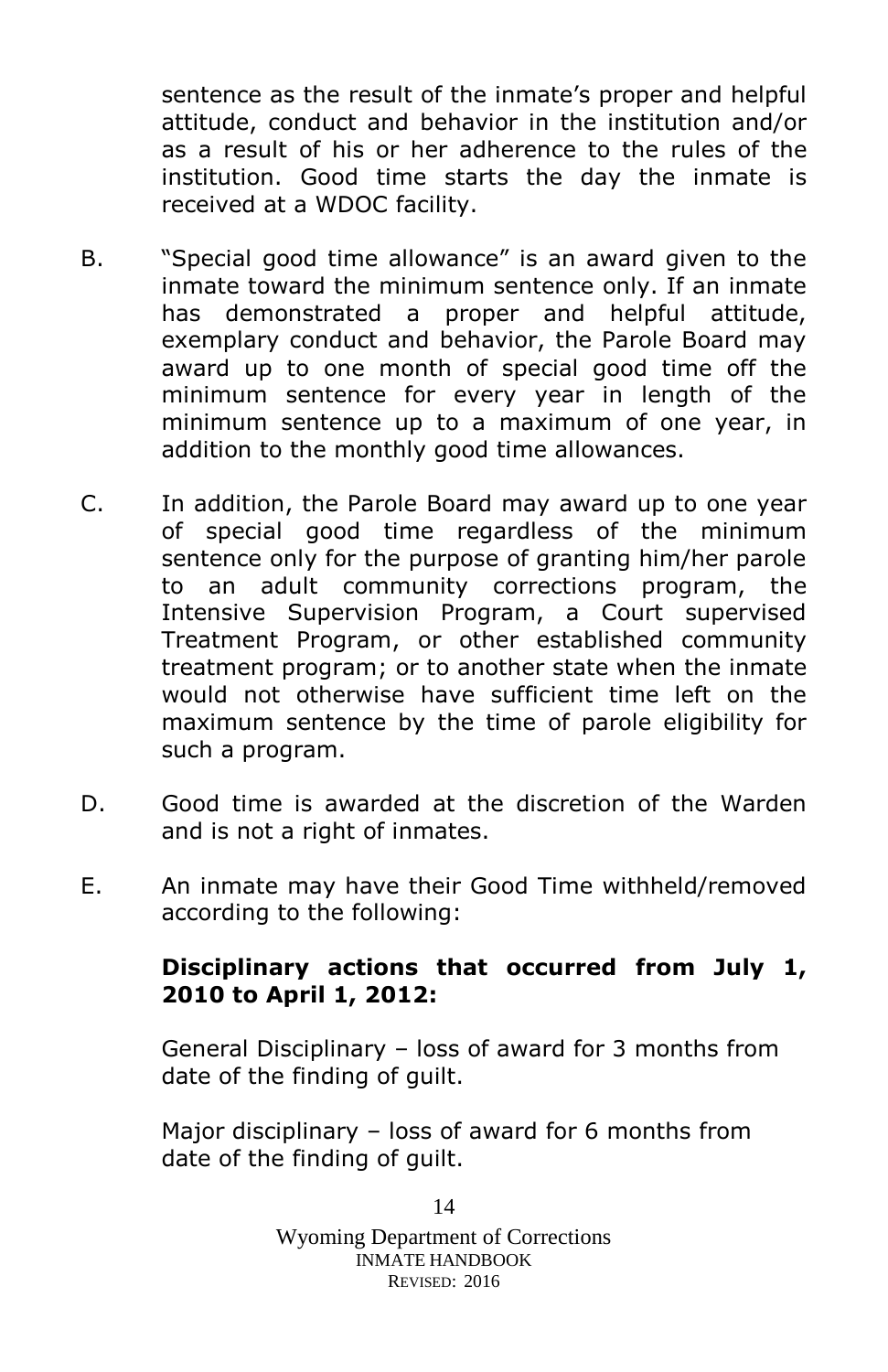Major Predatory disciplinary – loss of award for 2 years from the date of the finding of guilt.

### **Disciplinary actions that occurred from April 1, 2012 to present:**

Major disciplinary – loss of award for 3 months from date of the finding of guilt.

Major Predatory disciplinary – loss of award for 1 year from the date of the finding of guilt.

#### <span id="page-14-0"></span>**Sentence Modification**

Inmates sentenced in the State of Wyoming courts are eligible to apply for sentence modification consideration within one year after the date of sentencing, or one year after entry of order by the Wyoming State Court upholding the judgment and sentence**.** 

WDOC Policy and Procedure #3.401, *Inmate Access to Courts,* outlines inmate's rights regarding legal assistance and the materials provided in the WDOC facilities for obtaining such assistance.

Additional advice or assistance may be available by writing to:

Public Defender Ellery Building, 2nd Floor 1712 Carey Avenue Cheyenne, Wyoming 82002

Defender Aid Wyoming Legal Services University Station P. O. Box 3035 Laramie, Wyoming 82071

#### <span id="page-14-1"></span>**Sex Offender Registration**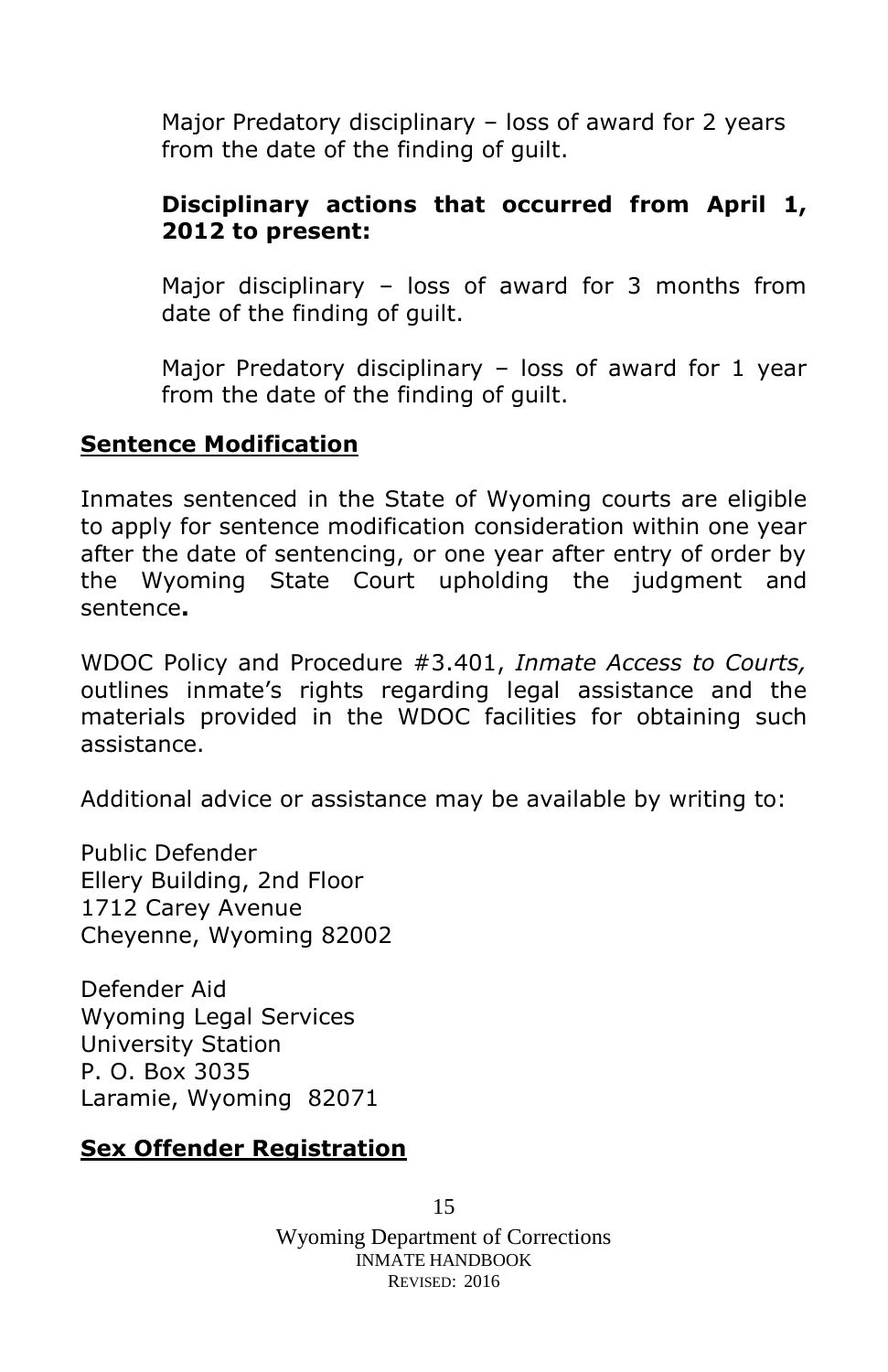The Department of Corrections is required to notify specified sex offenders of their obligation to register with the county sheriff pursuant to W.S. 7-19-301 through 7-19-306.

# <span id="page-15-0"></span>**Staff Sexual Misconduct Against Offenders**

(See WDOC Policy & Procedure #3.402, *Protection From Sexual Misconduct Against Offenders.)*

It is the policy of WDOC that all staff are trained to know the consequences regarding sexual misconduct against offenders. It is the policy of WDOC to prohibit acts of sexual misconduct against offenders, to train staff in the prohibitions against such misconduct, to fully investigate and discipline persons who violate this policy, and to implement corrective actions as indicated by investigations of cases of sexual misconduct. WDOC prohibits retaliation against offenders who make good faith and legitimate reports of sexual misconduct complaints. However, offenders who make false reports of sexual misconduct will be subject to non-retaliatory disciplinary or legal actions.

Inmates should be continually aware that both male and female security and support staff are on duty at all times. As such, it is important to maintain appropriate conduct and dress code standards in all areas of the facility.

# <span id="page-15-1"></span>**Prison Rape Elimination Act**

The Prison Rape Elimination Act of 2003 (PREA) was enacted by Congress to address the problem of sexual abuse of persons in the custody of U.S. correctional agencies. It is the policy of the WDOC to fully comply with the provisions of PREA and aggressively combat sexual assault in prison. In accordance with WDOC Policy and Procedure #3.402, *Protection From Sexual Misconduct against Offenders* the WDOC has established a "zero tolerance" policy regarding sexual misconduct directed towards WDOC offenders.

#### <span id="page-15-2"></span>**Anonymous Reporting Hotline**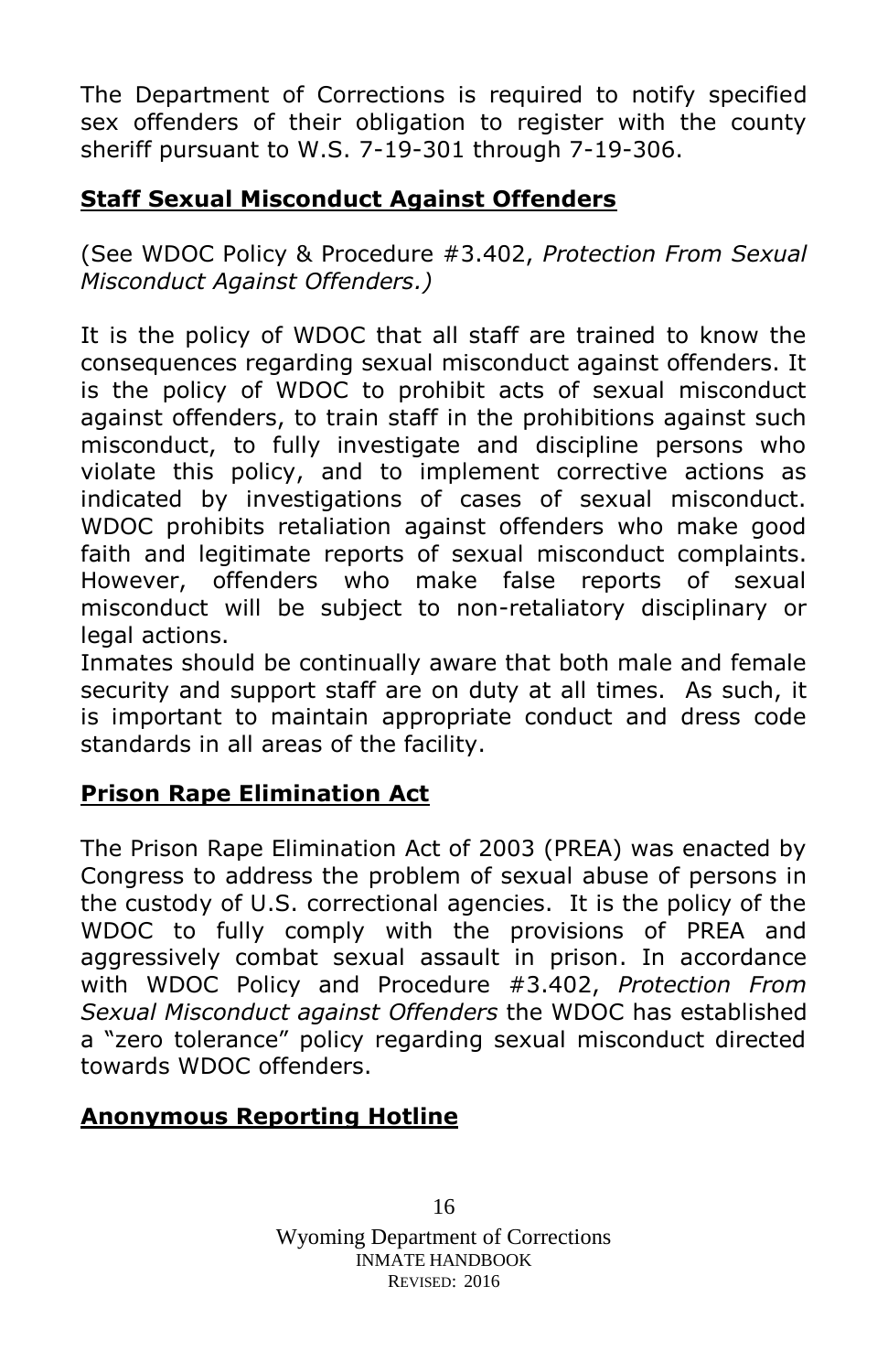A toll free confidential voice messaging system is available to report on inmates and staff as either a victim or as a witness. You may report allegations of inappropriate sexual misconduct, assaults, sexual assaults, sexual harassment, or other incidents of violence or criminal activity.

A toll free confidential phone number is provided for reporting of allegations of inmate sexual assault, or other incidents of violence: (877)966-4276 or 307-REPORT-1 (307-737-6781). When prompted, enter your inmate pin number, dial 0 to make a collect call and enter the hotline number. Listen to the recorded message, follow the instructions and leave a voice message. You will not be charged for this call. Inappropriate use of this hotline could result in disciplinary and/or criminal action. If you have any questions regarding PREA at your facility, please send a communication form to the facility PREA coordinator.

The American Civil Liberties Union can be contacted at ACLU, 125 Broad Street, 18<sup>th</sup> Floor, New York, NY 10004.

Family members or others outside WDOC facilities may call 1- 877-9-NOHARM (1-877-966-4276).

Additional advocacy services for victims of sexual assault are available at the Wyoming Coalition against Domestic Violence and Sexual Assault (1-800-990-3877).

# <span id="page-16-0"></span>**Inmate's Right to Reasonable Protection from Violence**

The Eighth Amendment to the United States Constitution provides the basis for inmate rights. Inmates have a reasonable expectation of safety from assault and sexual violence from other inmates. If you feel in danger from assault, you are encouraged to notify staff immediately.

Any act of violence by any inmate against another inmate which is observed by staff or reported to staff shall be reviewed, investigated, and handled in accordance with WDOC Policy &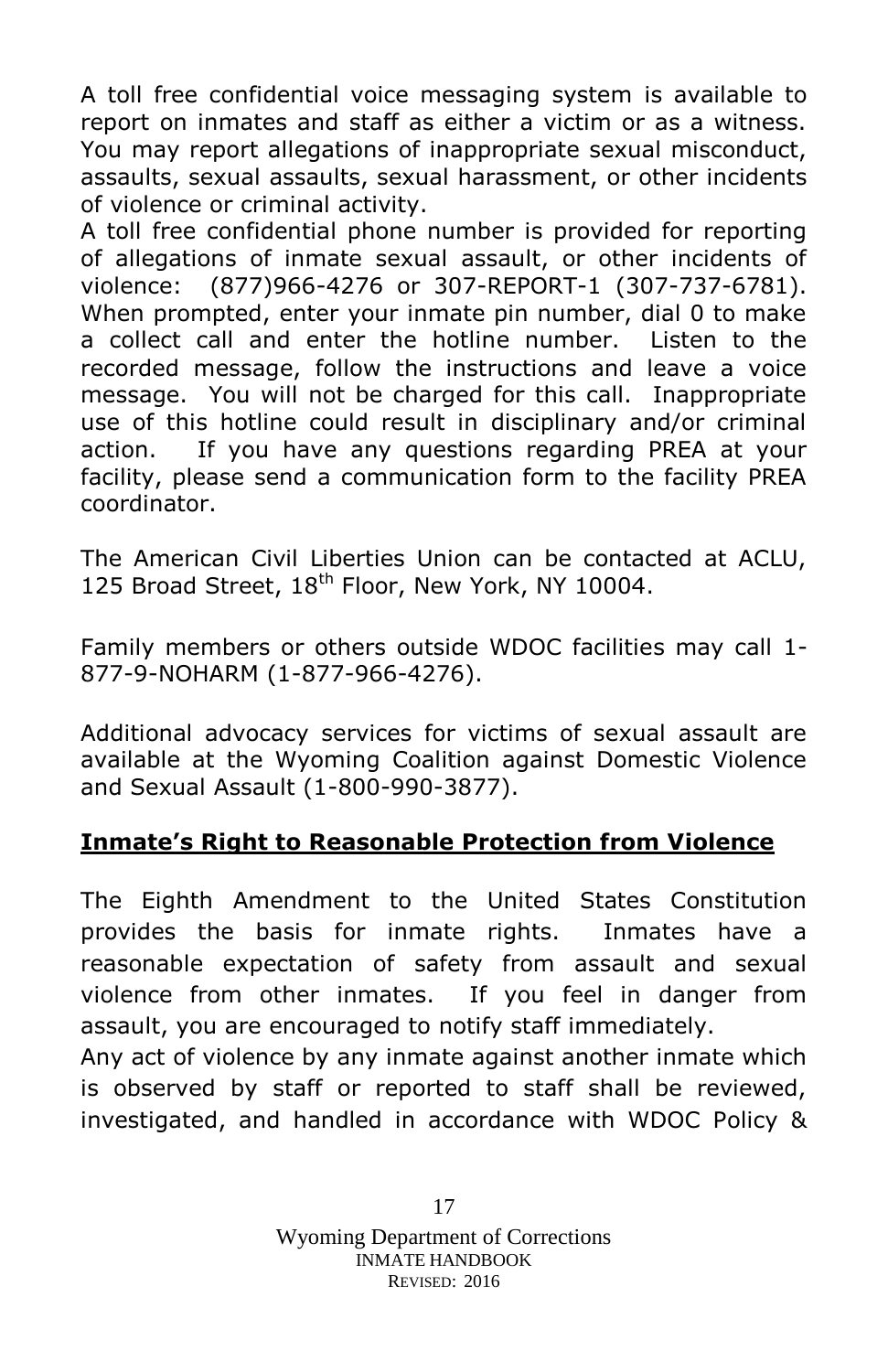Procedure. Acts of violence will result in appropriate discipline of inmates.

In accordance with WDOC Policy & Procedure #3.305, *Temporary Restriction Order*, it is the policy of WDOC to respond to all occurrences which might threaten the management, control, or safety of the correctional facility, staff, inmate population, or the public at large. The response may involve restricting an inmate's access to property or privileges normally associated with his/her assigned classification level. Temporary restrictions may be used as necessary to protect the inmate from other inmates and to investigate for protective custody status or other housing adjustments.

An inmate shall be placed on Temporary Restriction Order (TRO) status anytime staff is advised of or becomes aware of a potential threat of harm from another inmate(s) or any other reason deemed consistent with correctional facility safety, security, or good order. Such restriction(s) may require separating an inmate from his/her housing population, restricting an inmate's movement or other restriction related to the perceived need, including limiting property and privileges. The restriction(s) shall not be used as punitive measures.

In accordance with WDOC Policy & Procedure #3.304, *Protective Custody,* it is the policy of WDOC to protect the safety of inmates who have been identified and verified as being at risk of physical harm from inmate(s) in general population by isolating them from general population, while limiting such placements to only that period necessary to protect the inmate.

In addition to reporting directly to facility staff any perceived, suspected, or directly stated potential for violence, an inmate can also access and report safety concerns through a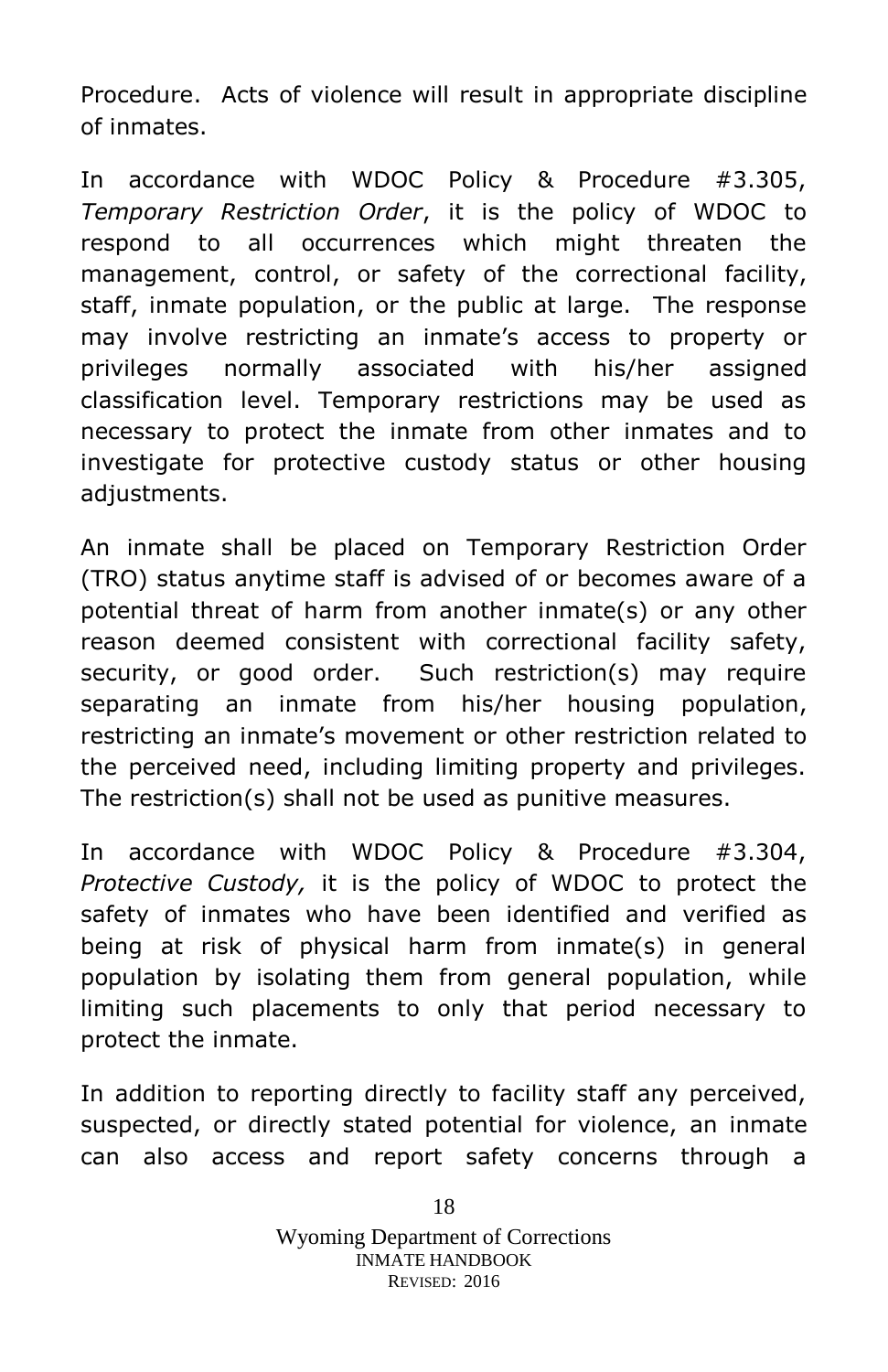confidential, toll-free phone number, with the information posted throughout the facilities.

# **INSTITUTIONAL OPERATIONS**

#### <span id="page-18-1"></span><span id="page-18-0"></span>**Code of Inmate Discipline and Disciplinary Procedures**

(See WDOC Policy & Procedures #3.101, *Code of Inmate Discipline* and #3.102, *Inmate Disciplinary Procedures.)*

It is the policy of the WDOC that inmates be held accountable for their conduct, which includes violation(s) of specified rules of prohibited inmate conduct in accordance with the procedures set forth in this policy and procedure, and in a manner that satisfies the laws of the state, applicable rules and regulations of other interested agencies and constitutional requirements.

It is also the policy of the WDOC that inmate discipline will be applied in an impartial and consistent manner. When practical, sanctions shall fit or relate to the offense. Processing of discipline shall be timely and in accordance with time limits established. **Corporal punishment is prohibited**.

#### <span id="page-18-2"></span>**Institutional Rules for Inmate Behavior**

Institutional rules and expectations of inmate behavior for WDOC Facilities will be posted at each facility and provided to each inmate during orientation. These rules may be in addition to the Inmate Code of Discipline.

These rules encompass respect and courtesy for your fellow inmates, as well as for the staff. Following them will help make your stay as positive and productive as possible. Violation of any of these rules will subject you to disciplinary action under the WDOC Code of Inmate Discipline.

#### <span id="page-18-3"></span>**Count Processes**

19 At each WDOC facility, inmate counts are conducted in order to ensure accurate accountability of inmates. Counts are conducted at specific times of the day or night when all inmates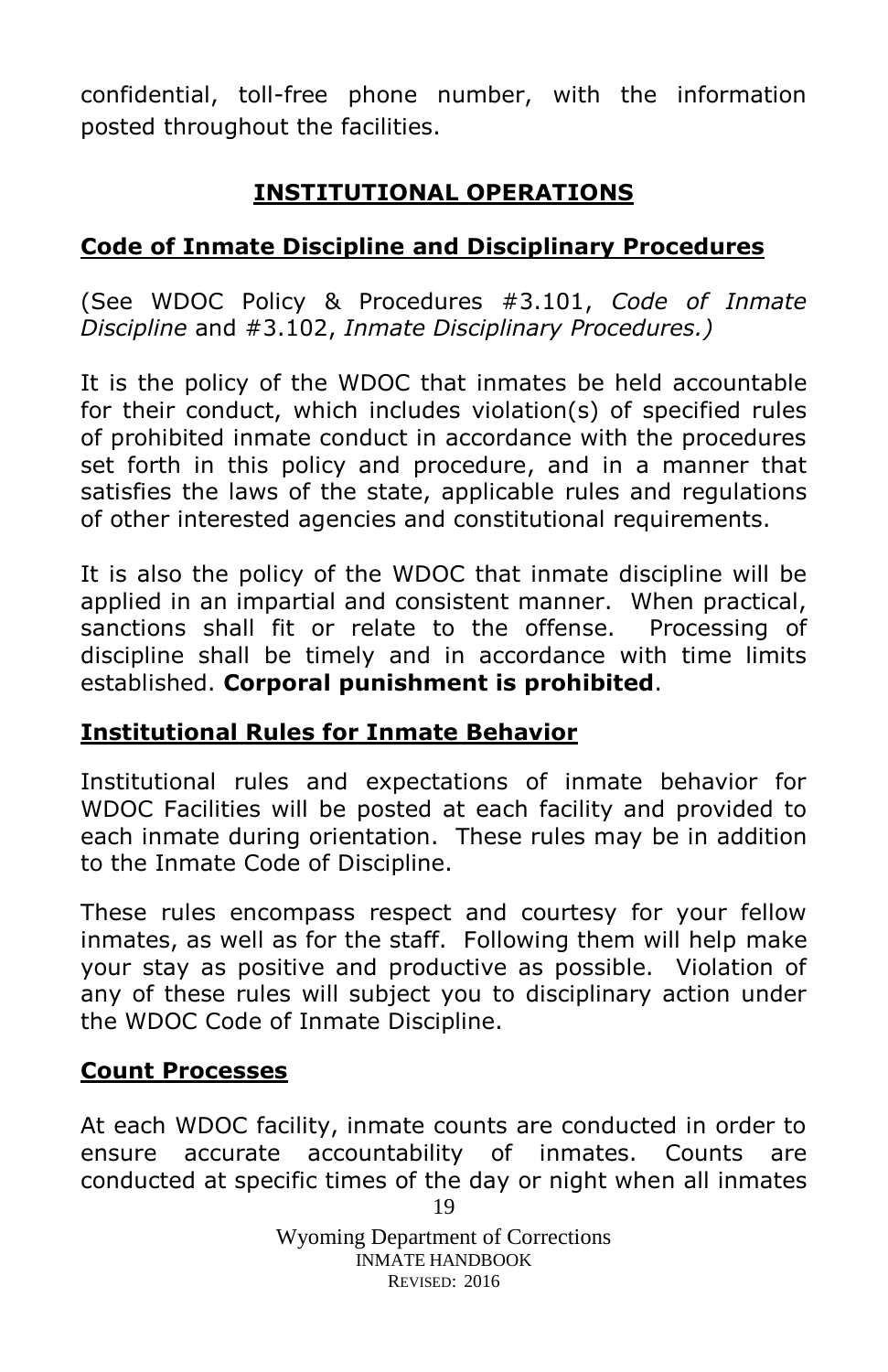are counted simultaneously. In the event that you are informed that an unscheduled (emergency) count is taking place, inmates are expected to return to their cells; be in the standing upright position with your Inmate Photo ID Card available. Physically challenged inmates, who are unable to stand, will be in an upright position, within the cell and their I.D. Card available.

During the hours of darkness or when there is limited lighting, flashlights may be utilized to verify an inmate's physical presence. During daylight hours, when there may be limited lighting in cells, inmates may be required to have their cell lights on. During counts, staff must verify an inmate presence by seeing a live, breathing inmate.

In addition to counts, staff shall conduct walk-throughs of the housing areas frequently, for the purpose of verification of inmates' wellbeing and prevention of inappropriate behavior.

#### <span id="page-19-0"></span>**Grievance Procedure**

(See WDOC Policy & Procedure #3.100, *Inmate Communication and Grievance Procedure.)*

The WDOC inmate grievance procedure provides each inmate who is incarcerated in a WDOC penal institution with the opportunity for review and resolution of problems, grievances, and complaints that relate to their imprisonment.

The procedure consists of three levels: Initial, Warden's Appeal, and the Director's Appeal. Each grievant is required to attempt to resolve a grievance at the lowest level possible before advancing to the next level. Formal grievances should be made using WDOC Form #321, and grievance appeals should be made using WDOC Form #322.

20 This procedure is intended to resolve valid and justified grievances without involvement of the courts. It also provides the court with a written record of the grievance and administrative action taken if the matter should reach the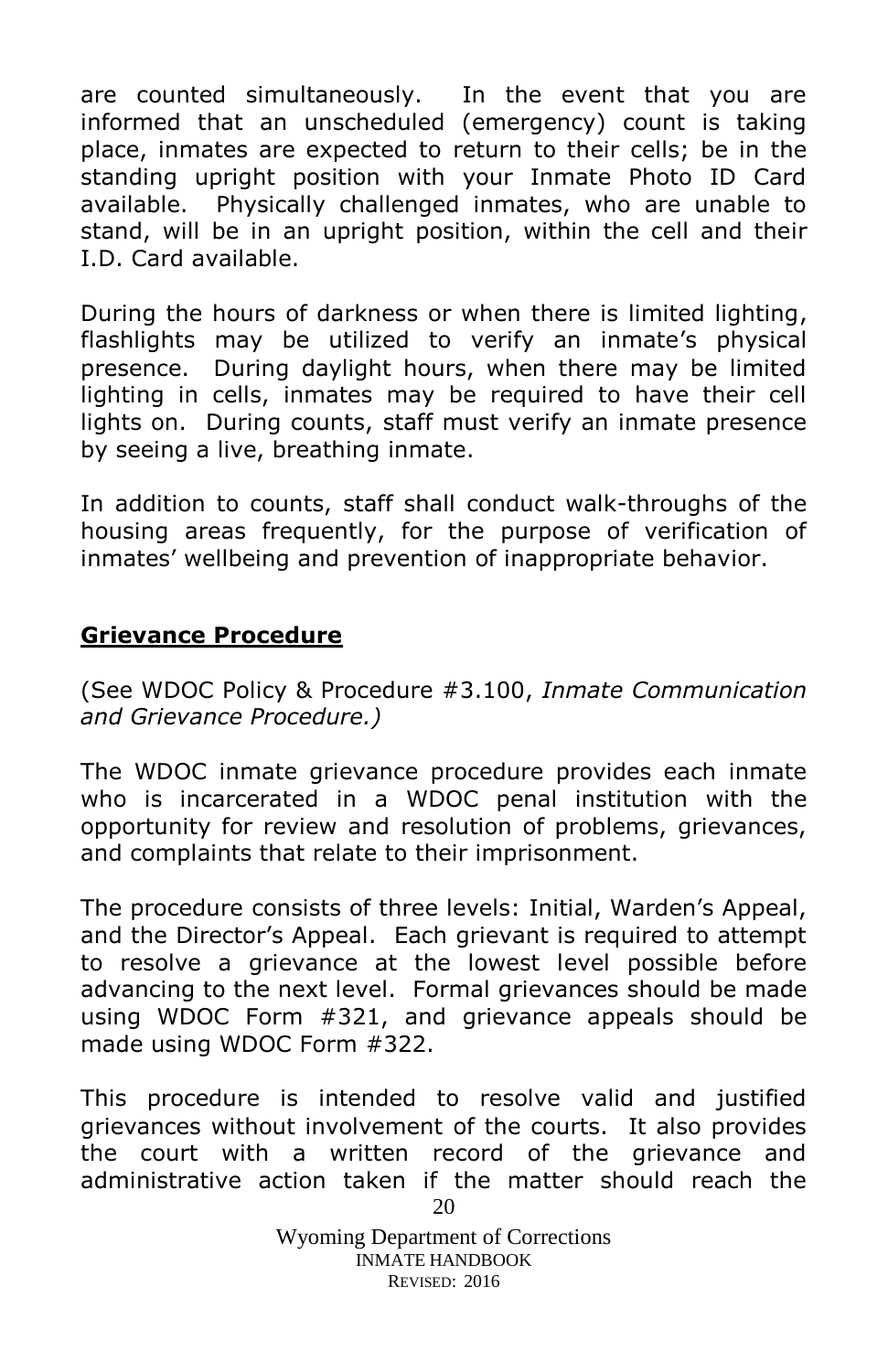courts. Accordingly, the courts may require evidence that administrative remedies have been exhausted prior to proceeding in an action brought under 42 USC 1983.

The availability of this procedure does not prohibit inmates from writing to DOC officials, the Governor, the Attorney General, or any other official. However, letters to state officials regarding grievable issues may be responded to with instructions to utilize the grievance procedure if the inmate has not done so beforehand.

#### <span id="page-20-0"></span>**Property**

(See WDOC Policy & Procedure #3.006, *Property Control*, for approved allowances.)

It is the policy of the WDOC to provide a process that establishes the consistent management of offender property in all Wyoming facilities/institutions, and to assist in providing a safe and healthy environment for staff/employees and offenders. If State issue items are destroyed or altered by you in any way, you will be required to pay for any replacements that you were issued.

# **OFFENDER PROGRAMS**

#### <span id="page-20-2"></span><span id="page-20-1"></span>**Case Management Planning**

(See WDOC Policy & Procedure #4.102, *Case Management.)*

The Wyoming Department of Corrections is committed to the important role it plays in promoting public safety and supports risk management practices that focus on correctional interventions that control and reduce an inmate's opportunity and tendency to commit further crime. It is the policy of the WDOC that a case plan be developed in conjunction with inmates when indicated by the risk/needs assessment and other case factors.

21 The case planning process is intended to be a collaborative process in which the assigned case manager and the inmate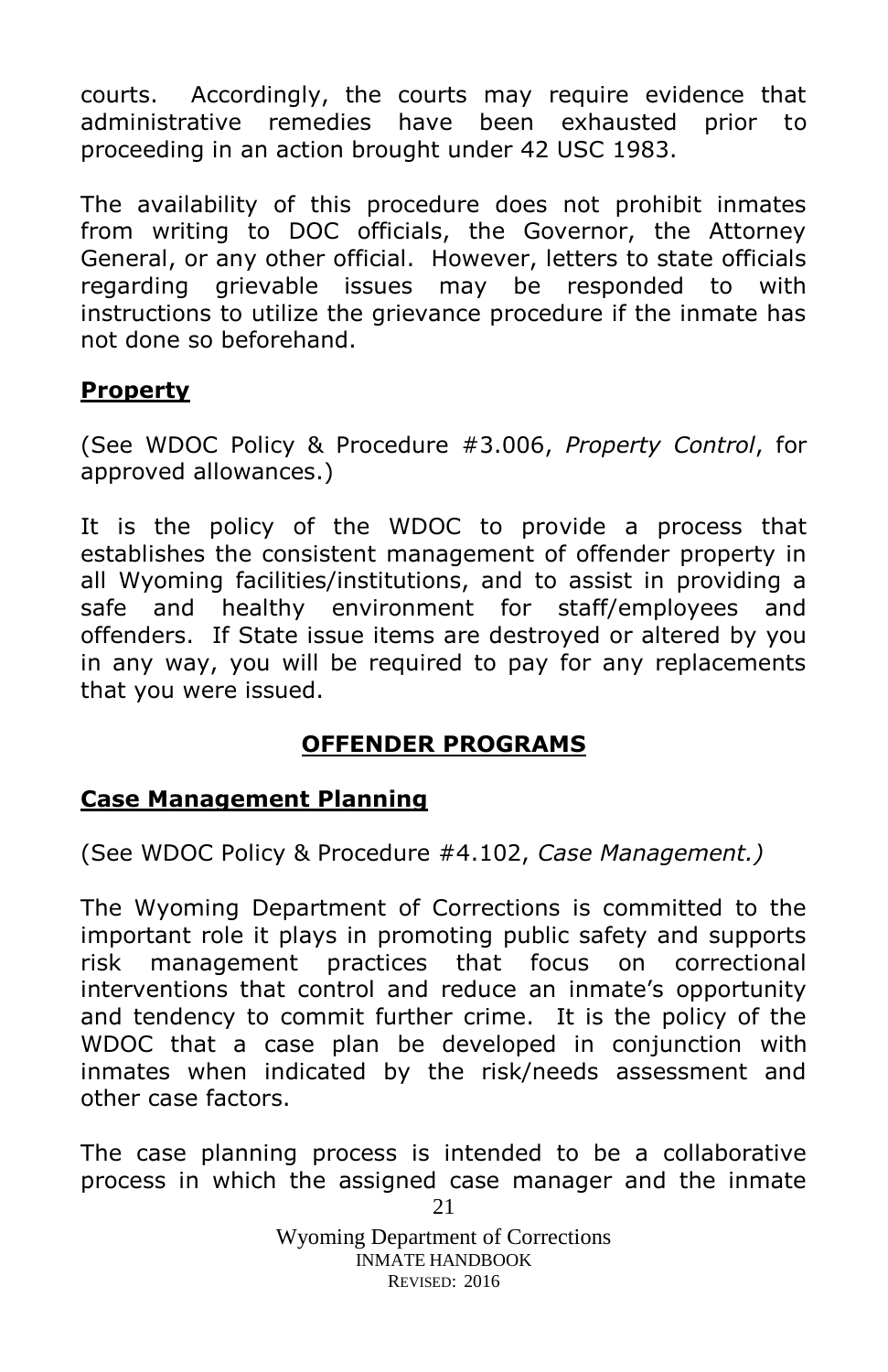cooperatively develop a written document that identifies the inmate's most important goals and describes measurable, time sensitive steps towards their achievement. Upon determination of the inmate's case plan, the individual inmate's progress will be recorded so as to easily identify what areas still need to be accomplished.

The Wyoming Department of Corrections' system emphasizes programming in the areas of Cognitive Skills, Substance Abuse, Work, Education, Sex Offender Treatment, and Parenting. Programs offered may change at any time, and not all programs may be available at all times. You are encouraged to communicate with your assigned case manager regarding assignment to programs.

#### <span id="page-21-0"></span>**Education/Programs**

(See WDOC Policy & Procedure #5.100, *Academic and Vocational/Technical Programs.)*

The following offender programs may be offered including but not limited to: Adult Basic Education; HSEC; English as a Second Language; College Studies; Computer applications certificate; Special Education; Pre-Release (Employability Skills & Life Skills); Computer Aided Drafting, Woodshop; and Welding.

#### <span id="page-21-1"></span>**Reentry Services**

The **philosophy** for reentry services at the Wyoming Department of Corrections is to empower the inmate to plan and prepare for his/her successful release back into the community. Below are a few of the reentry services offered at all institutions. Inquire with your Caseworker for more detailed information.

**Reentry Efforts.** All inmates are entitled to some level of reentry services and efforts. Inquire with your caseworker about your individual needs and learn more about the WDOC reentry efforts. Furthermore, inmates are encouraged to

> Wyoming Department of Corrections INMATE HANDBOOK REVISED: 2016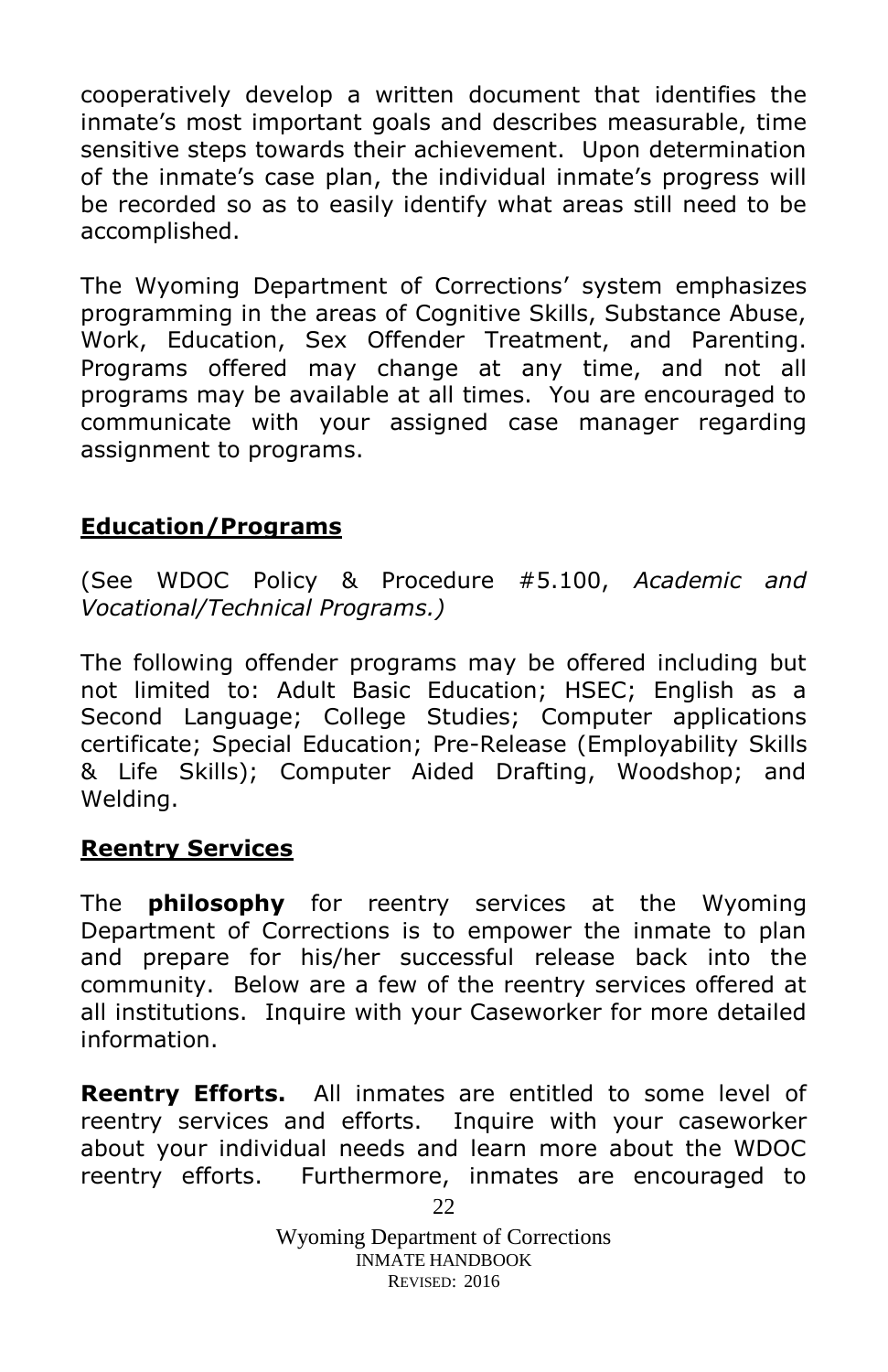discuss with their caseworker their transition plan. In addition, each institution has a Reentry Caseworker who is specially trained on reentry efforts and services and is accessible to inmates if needed.

**Enhanced Case Management Services.** Inmates are assessed as low, medium, or high risk and receive enhanced services based on a set of qualifications (see caseworker for qualifications). If an inmate is assessed as medium risk, he/she may receive additional transition planning services from the institutional Reentry Caseworker. If an inmate is assessed as high risk, he/she may receive additional transition planning services from the Field Services Reentry Coordinator. The Field Services Reentry Coordinator is specially trained in community reentry services. Inmates are not required to accept additional support for their release through Enhanced Case Management Services. For more information, please ask your caseworker.

**Identification and Vital Records**. Inmates will have the opportunity to obtain their birth certificate, social security card, and state ID or driver's license (can include CDL). Caseworkers are required to assist the inmate with applying for these documents. If an inmate does not have these documents at the institution, and chooses not to apply for these documents, the inmate can sign a refusal form (WDOC Form #409). However, in order to leave on parole, transfer to another state via interstate compact, or apply to an ACC facility, inmates must have all three forms of identification on file in the institution. Inmates should inquire with their caseworker about budgeting, funding options, etc. for these documents.

**Reentry Resource Center**. Each institution has a Reentry Resource Center (RRC) located in the library/designated area, and/or the RRC is available on the inmate computers. Inmates are encouraged to visit the RRC to access and research information for his/her release.

**Community Reentry Checklist**. Inmates are required to complete the Offender Community Reentry Checklist (CRC), WDOC Form #414. This document is vital to parole hearings,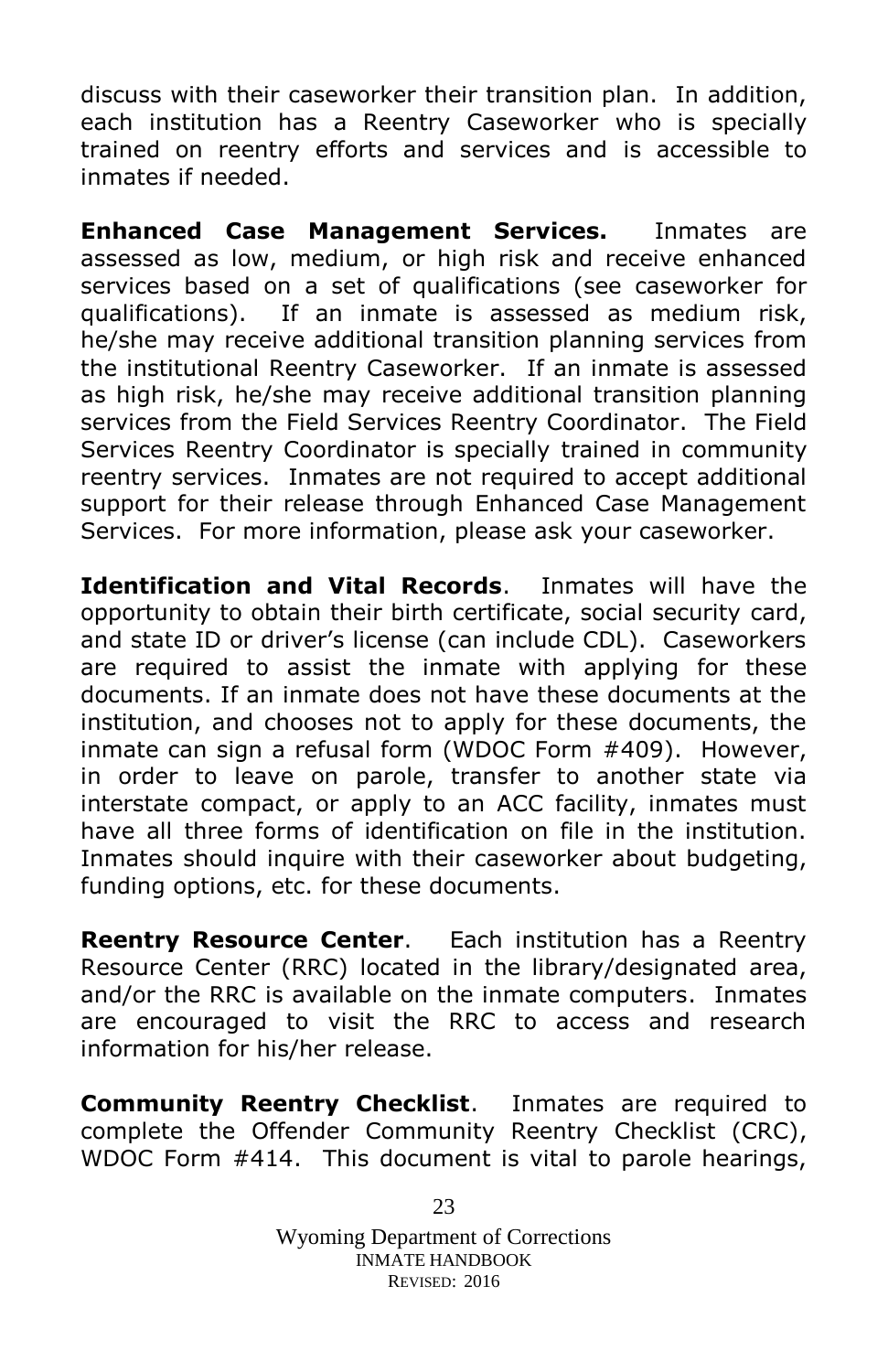pre-investigation for release, transfer to the Adult Community Correction Centers, etc. This document provides an opportunity for transition planning. Inmates should inquire with their caseworker about the expectations and responsibilities of the CRC.

### <span id="page-23-0"></span>**Religious Activities**

(See WDOC Policy & Procedure #5.600, *Inmate Religious Activities* and WDOC Policy & Procedure #5.601, *Religious Diet Program for Inmates*)

Within the inherent limitations of resources and the need for facility security, safety, health and good order, it is the policy of the WDOC to:

- A. Offer inmates incarcerated in WDOC correctional facilities the opportunity to practice the religion of their choice;
- B. Provide for the orderly management of inmate religious activities through supervision by facility chaplains and other Department of Corrections employees, and with the assistance of approved religious volunteers.
- C. Seek methods to encourage and foster understanding and appropriate due respect for the diversity of all religious beliefs, objects and practices by WDOC inmates, volunteers and staff;
- D. Ensure that inmates have the opportunity to participate in practices of their religion of choice, limited only by documentation showing threat to the safety of staff, inmates or other persons involved in such activity, or that the activity itself disrupts the security or good order of the facility.
- 24 E. Inmates may use WDOC Form #503 to request amendments to current approved practices (*i.e.,* use form #503 to request items not provided on Form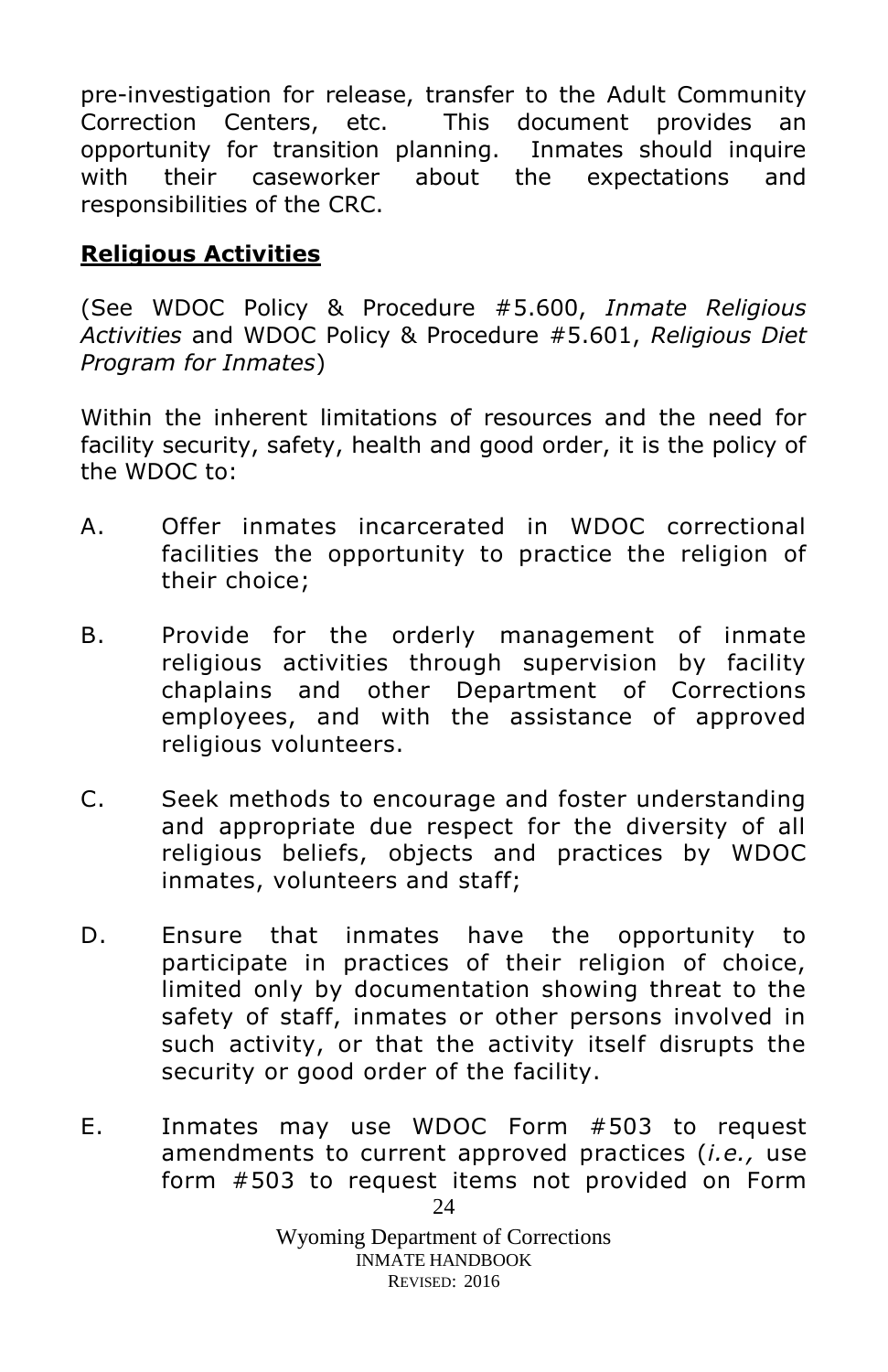355 and Form 355.1 or feasts that are not recognized). This form must be submitted to the facility religious coordinator for processing. Inmates may appeal the decision to the Director as outlined in Policy and Procedure #5.600, *Inmate Religious Activities*.

#### <span id="page-24-0"></span>**Recreation**

(See WDOC Policy & Procedure #5.300, *Inmate Recreation and Activities.)*

The objective of the Recreation Department is to provide opportunities for inmates to explore, develop, and participate in healthy leisure time pursuits. WDOC provides quality fitness and leisure activities. In doing so, the Recreation Department hopes to achieve a general state of well-being among the inmate population.

The Recreation Department offers a variety of activities that may include team and individual sports, competitive and/or recreationally. There are structured physical fitness classes, and individual fitness times to meet individual preference. Creative leisure opportunities may include crafts, art, poetry, and playing musical instruments. Table games, puzzles, and board games are available on the units. Monthly tournaments are scheduled with incentives for the top finisher/finishers. Special activities are planned for the major holidays. Recreation calendars of events are available on the units.

#### <span id="page-24-1"></span>**Visiting**

(See WDOC Policy and Procedure #5.400, *Inmate Visiting.)*

#### **Application Process**

WDOC inmates shall not be permitted on-site visits unless said visits are approved and monitored in compliance with policy.

Each inmate is responsible for initiating the visitation process. The inmate shall obtain and mail the Visitor Application (WDOC Form #531), institution's Visiting Rules (WDOC Form #534), and (if applicable) a Letter of Custodial Consent (WDOC Form

> Wyoming Department of Corrections INMATE HANDBOOK REVISED: 2016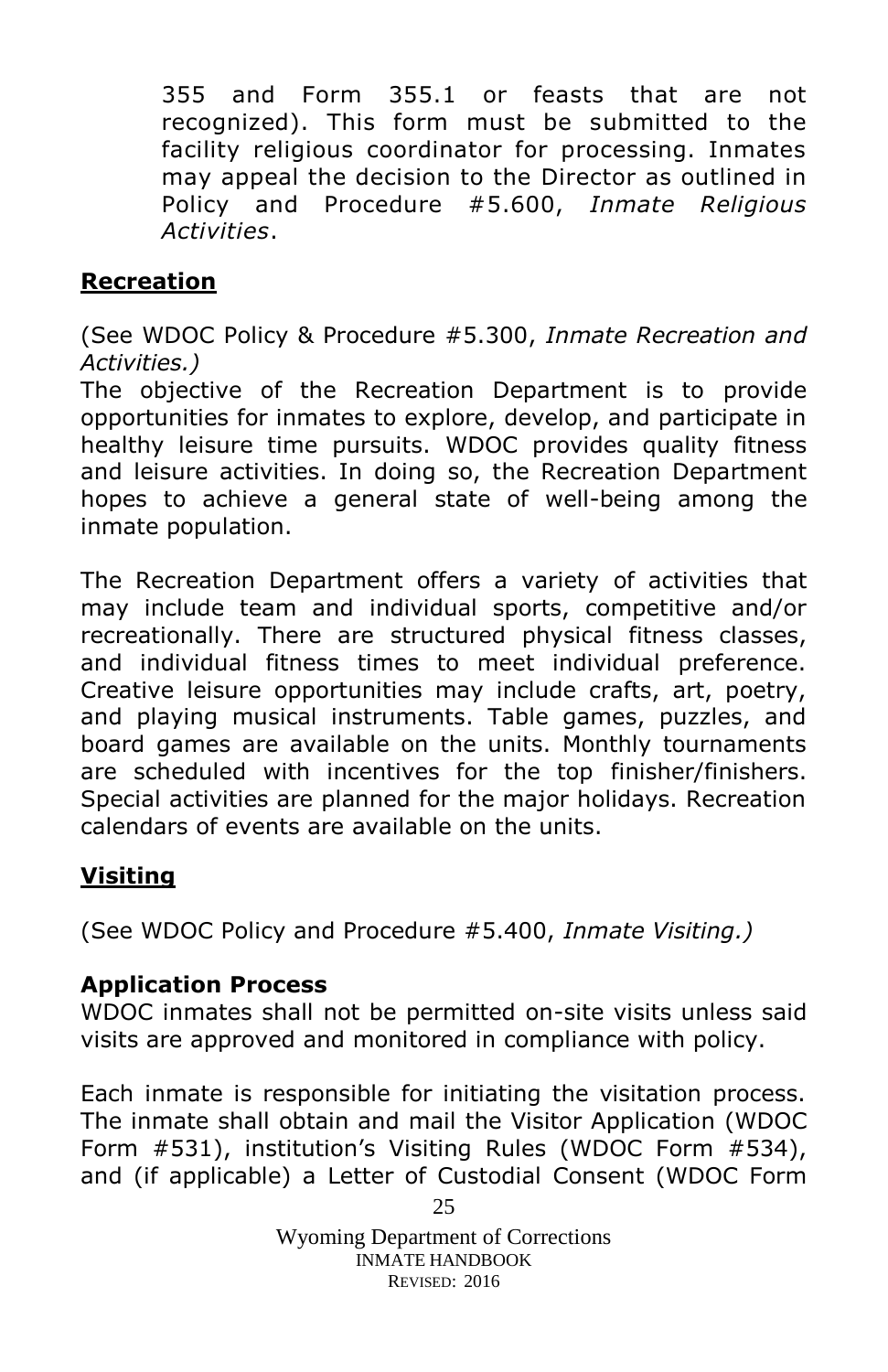#532) to those individuals outside the WDOC that he/she is requesting as visitors.

The applicant that is seeking visitation is responsible for the accurate and proper completion of the Visitor Application. The applicant is responsible for returning the document to the institution they are applying to visit. If additional information is requested from the applicant, the form will be sent back to the applicant. Visiting applications will not be considered as having been received unless they are complete.

Each visiting application will be thoroughly examined and an NCIC criminal background history will be completed on the applicant. Visitors are only allowed to visit one inmate in the WDOC system unless given specific approval by the Warden. This information will follow the inmate should he/she be transferred within the WDOC correctional facilities, and the visiting approval may be continued at the new correctional facility unless it is deemed, for any reason, to be inconsistent with the security, safety and order of that correctional facility as determined by that facility Warden or designee.

See posted visiting schedule at the specific institution.

# **Inmate Mail**

(See WDOC Policy & Procedure #5.401, *Inmate Mail.)*

It shall be the policy of the WDOC to implement methods whereby inmate mail (both incoming and outgoing) is processed without unnecessary delay, loss, or damage. Further, the correctional facility mail service shall provide consistent documentation of mail processing. Inmates are responsible for ensuring their correspondents are aware of the mail regulations outlined in policy.

Mail may be censored, which means the removal of any part of incoming or outgoing mail based on legitimate correctional facility interests or order and security.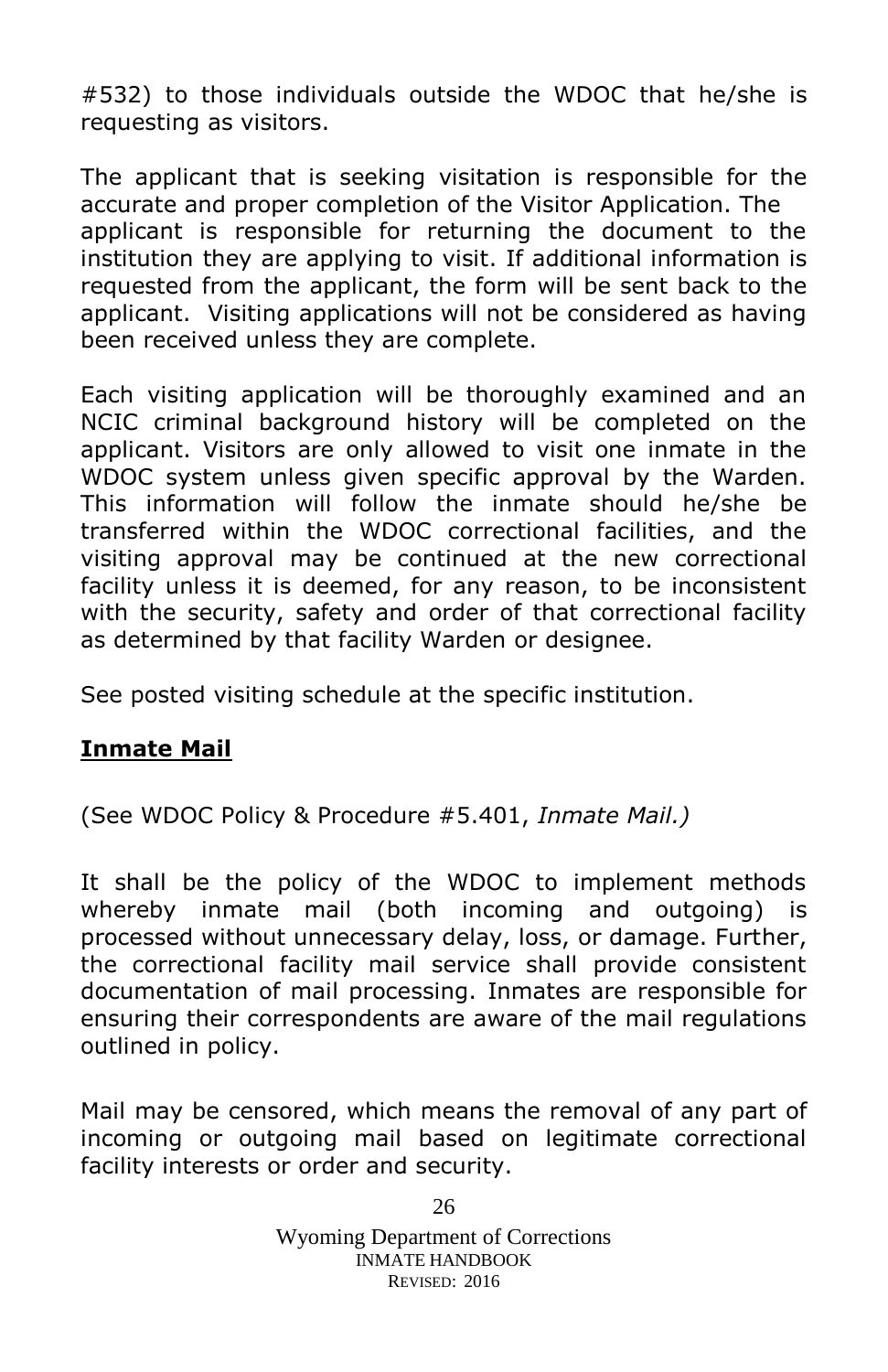Inmates will address outgoing mail using their inmate name and institutional number. The name of the facility shall appear in the return address location.

**Criteria for Rejecting Mail**. The criteria for rejecting mail are as follows:

- A. If it contains threats, plans, or evidence of criminal activity, including but not limited to escape, violence, contraband, blackmail, extortion, etc.; or if it incites, advocates, aids or abets such criminal activity.
- B. Mail may be rejected if it is contrary to specific instructions of a court order.
- C. Mail may be rejected if it contains and/or is in furtherance of attempts to send contraband, within, into, or out of any correctional facility, including but not limited to nudity or sexually explicit material.
- D. If it contains plans for activities in violation of the *Code of Inmate Discipline* or otherwise violates the *Code of Inmate Discipline*.
- E. If it is in code or the contents are not otherwise easily understood.
- F. It if solicits gifts, food, or money from individuals or organizations other than the inmate's immediate family may be rejected.
- G. If it contains gang-related material, gang signs, security threat group paraphernalia, or information concerning security threat group related activities.
- H. If it contains material that could create tension within the correctional facility because it advocates separation of or violence between, or is derogatory towards, any group or individual within the correctional facility, or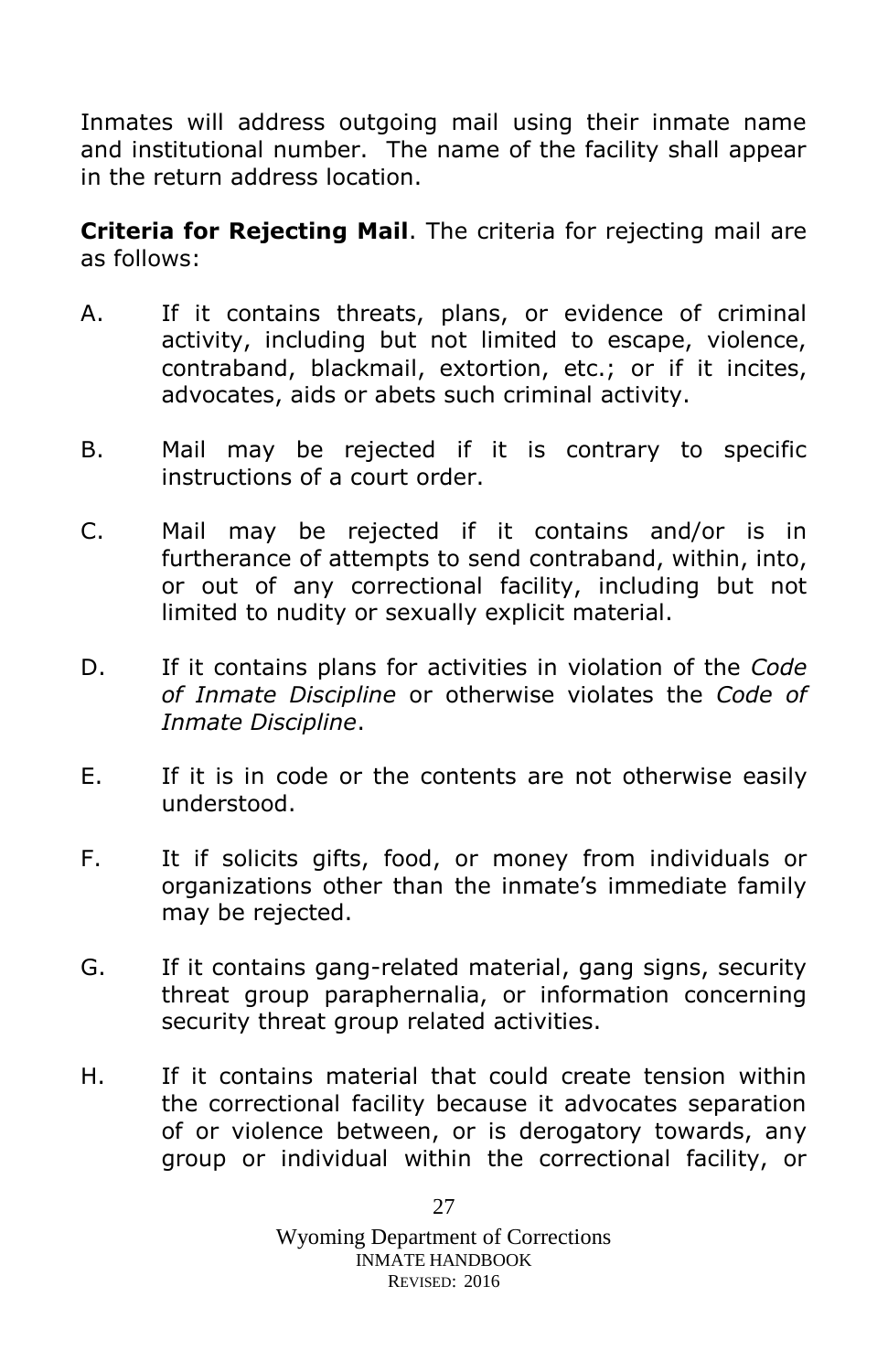contains inflammatory information or other information which, if communicated, would create a clear and present danger of violence and physical hart to a human being.

- I. If it contains cash; other forms of remittance from individuals who are not immediate family members of the addressee or individuals who are not on the inmate's personal visiting list; or remittance from relatives or visitors of other inmates in the custody of the WDOC.
- J. If it contains material not intended for the addressee; but rather material intended for other parties.
- K. If it contains plans for activities in violation of WDOC Policy and Procedure #5.401, *Inmate Mail*, or otherwise violates the Policy.
- L. If it contains glue; glitter; powder; stickers; wax; stamps; excessive perfume, aftershave or cologne; lipstick or lip gloss; possible bodily fluids; crayon; and/or any other foreign substance attached to or absorbed into the envelope or contents, which cannot be easily or safely inspected or removed, including artwork other than that designed by and printed by the manufacturer onto the stationery or envelope or handmade drawings included as an authorized enclosure.
- M. Unstamped envelopes, pre-stamped envelopes, and/or postage may not be enclosed and may be removed and/or rejected.
- N. If a pre-stamped envelope or postage is enclosed with the letter or package then the entire letter or package may be rejected and a notice will be provided to the inmate. Notice of rejected mail allows for a response to the rejection.
- O. Only legal mail may contain pre-stamped envelopes.

Wyoming Department of Corrections INMATE HANDBOOK REVISED: 2016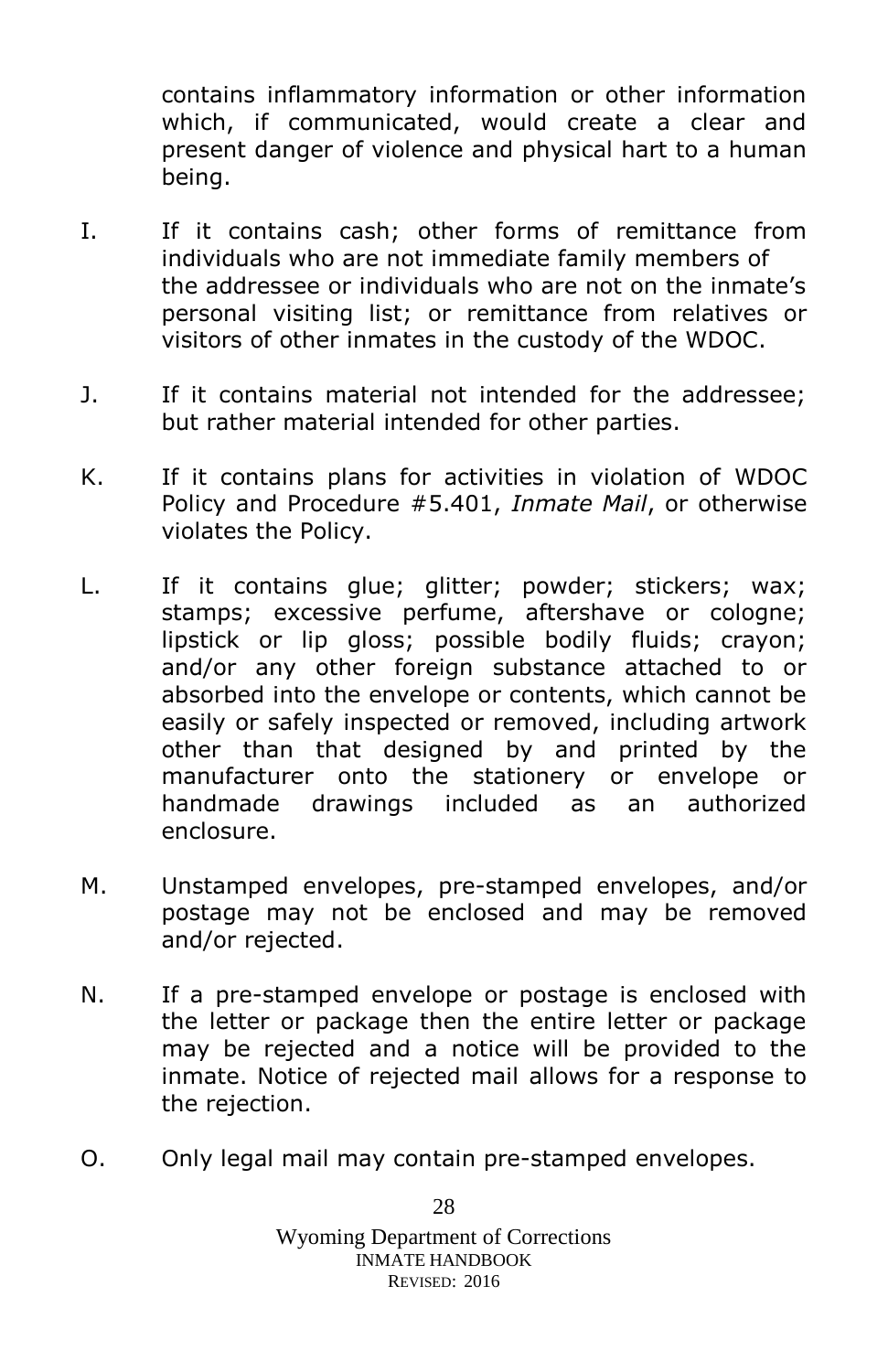#### <span id="page-28-0"></span>**Inmate Phones**

(See WDOC Policy & Procedure #5.402, *Inmate Telephone Access.)*

- A. The inmate must fill out WDOC Form #507, *Inmate Calling List Request Form,* and send it to the Telephone System Operator. The Telephone System Operator will send the phone numbers that have been approved and the randomly assigned PIN number back to the inmate. Changes, corrections, and other phone problems can be addressed to the Telephone System Operator using WDOC Form #508, *Inmate Telephone Service Request Form*. Disciplinary action may be taken against any inmate who knowingly provides false information on these forms.
- B. The inmate will only be allowed to make phone calls to persons on his/her electronic phone list except for phone calls by courts, attorneys, legal aid bureaus or other agencies providing legal services to inmates which have been pre-registered and approved by the Warden, or based on the discretion of the Warden.
- C. Phone calls are limited electronically to authorized minutes on inmate phones.
- D. Unless otherwise authorized, inmate telephone calls will be collect except calls requested by courts and registered attorneys.
- E. If an inmate wants to make a call at a time other than the scheduled times, he/she must submit an interview request to his/her caseworker.
- F. Phone calls to attorneys will not be monitored. The inmate must have their lawyer send a letter verifying that they will accept collect calls from the inmate.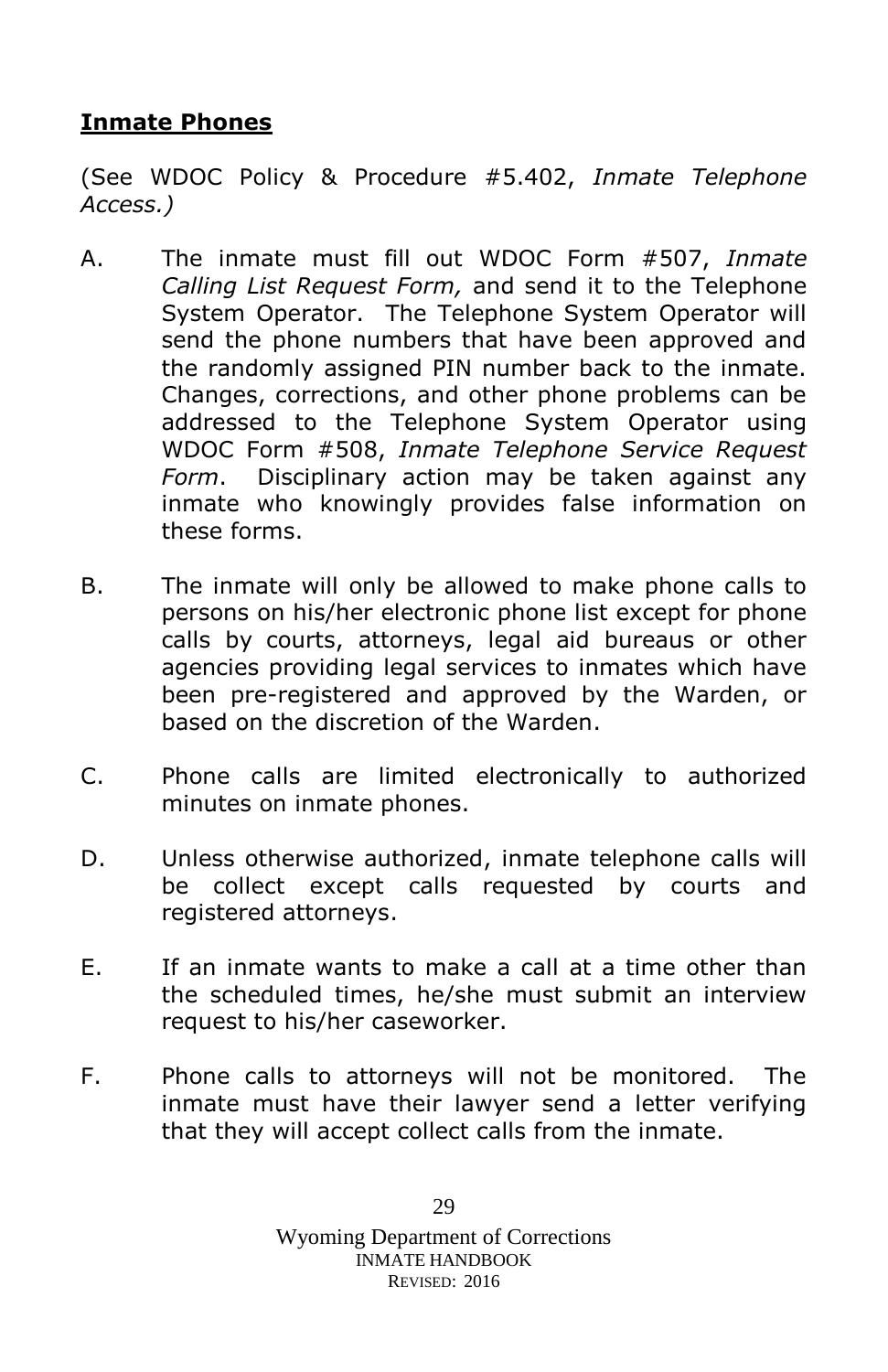- G. Inmates who are on parole are not allowed on inmate phone lists unless authorized by the Warden or designee.
- H. The inmate should advise his/her family and friends that the institution will not take messages or distribute information regarding his/her status at the present time.
- I. Inmates will be restricted from calling victims, unless express permission is granted from the Warden.
- J. The phone system may be monitored at any time.
- K. Phone calls may be terminated or phone privileges may be suspended if the nature of the phone calls or the conduct of the inmate is:
	- **Threatening or planning illegal action;**
	- **Planning activities which violate facility rules,** endangers security or endangers the safety of another human being;
	- **Disable 1** Disrupting the operation of the facility; or
	- **EXECUTE:** Attempting to place third party calls
- L. Phone calls may be terminated as a result of disciplinary action.
- M. Phone calls will be terminated during emergencies at the direction of the Warden.
- N. Phone calls may be suspended by order of the Warden or designee, in cases where there is pending investigation involving phone usage.
- O. If an emergency such as a family illness, death or impending disaster arises, the family may contact the institution (typically the chaplain and/or the case

30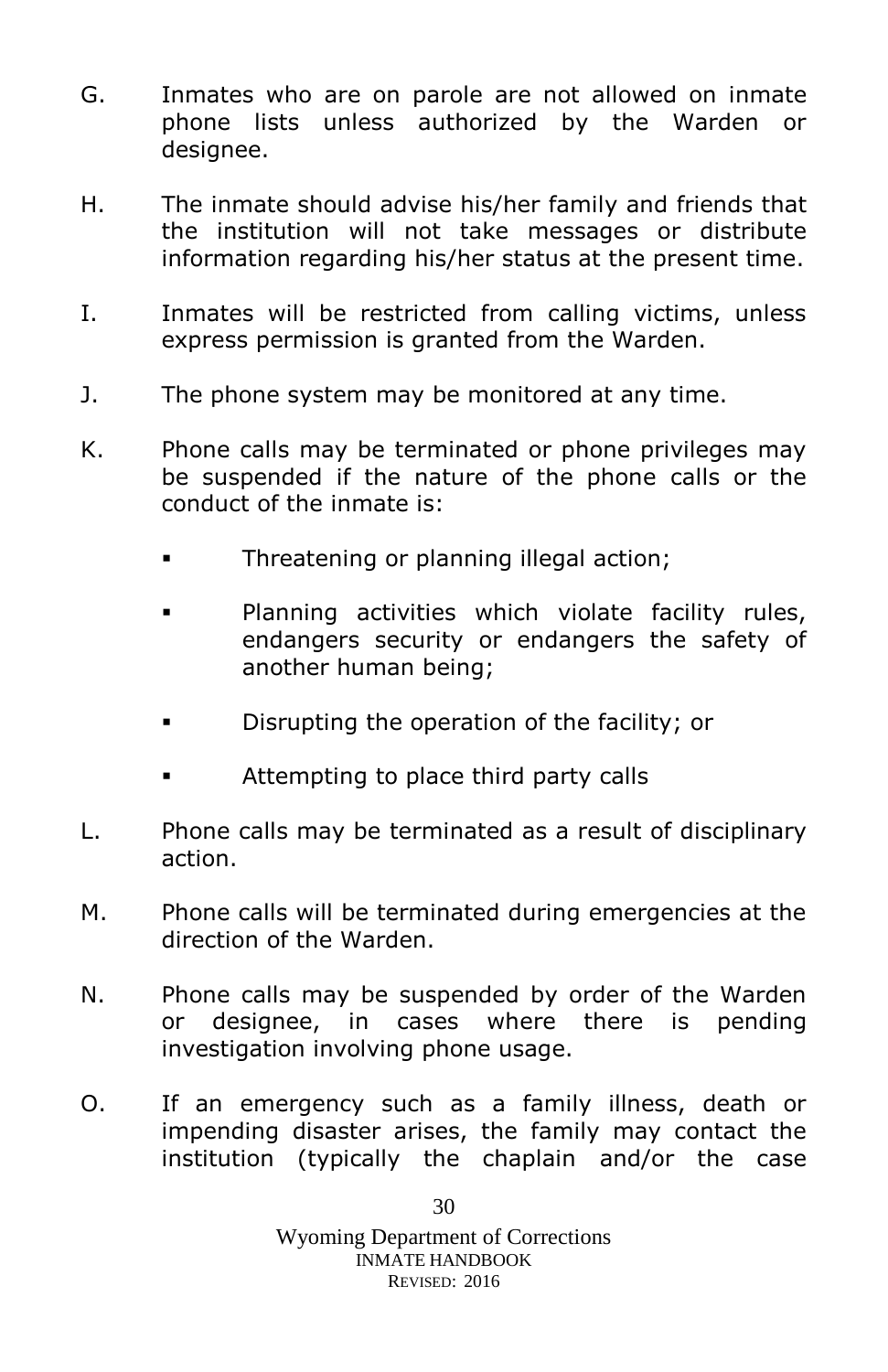worker) and provide details regarding the emergency. The inmate will be informed of the nature of the emergency, the phone number and the calling party. The inmate may call that person if they are on the electronic phone list.

P. If the court or attorney requests a privileged phone call, the designated staff will schedule and place the telephone call, and verify the identity of the person called.

# **LIBRARY & LEGAL MATERIALS**

<span id="page-30-0"></span>(See WDOC Policy & Procedure #3.401, *Inmate Access to Courts.)*

Within the inherent limitations of resources and the need for facility security, safety, health and order, it is the policy of the WDOC to satisfy its legal obligation to provide inmates meaningful access to the courts by affording inmates reasonable access to law library or legal services for the preparation and filing of their own legal documents with the court and parole board authorities.

Inmates are not authorized to provide legal services for other inmates in exchange for any form of compensation or trade, except as otherwise authorized by this policy.

Inmates may be afforded access to law library services through the Department's intra-facility and inter-facility correspondence/loan system, which requires that the inmate provide a specific written request for materials to the library coordinator, who will then respond to the request and deliver the available items back to the requesting inmate.

# <span id="page-30-1"></span>**INSTITUTIONAL SERVICES**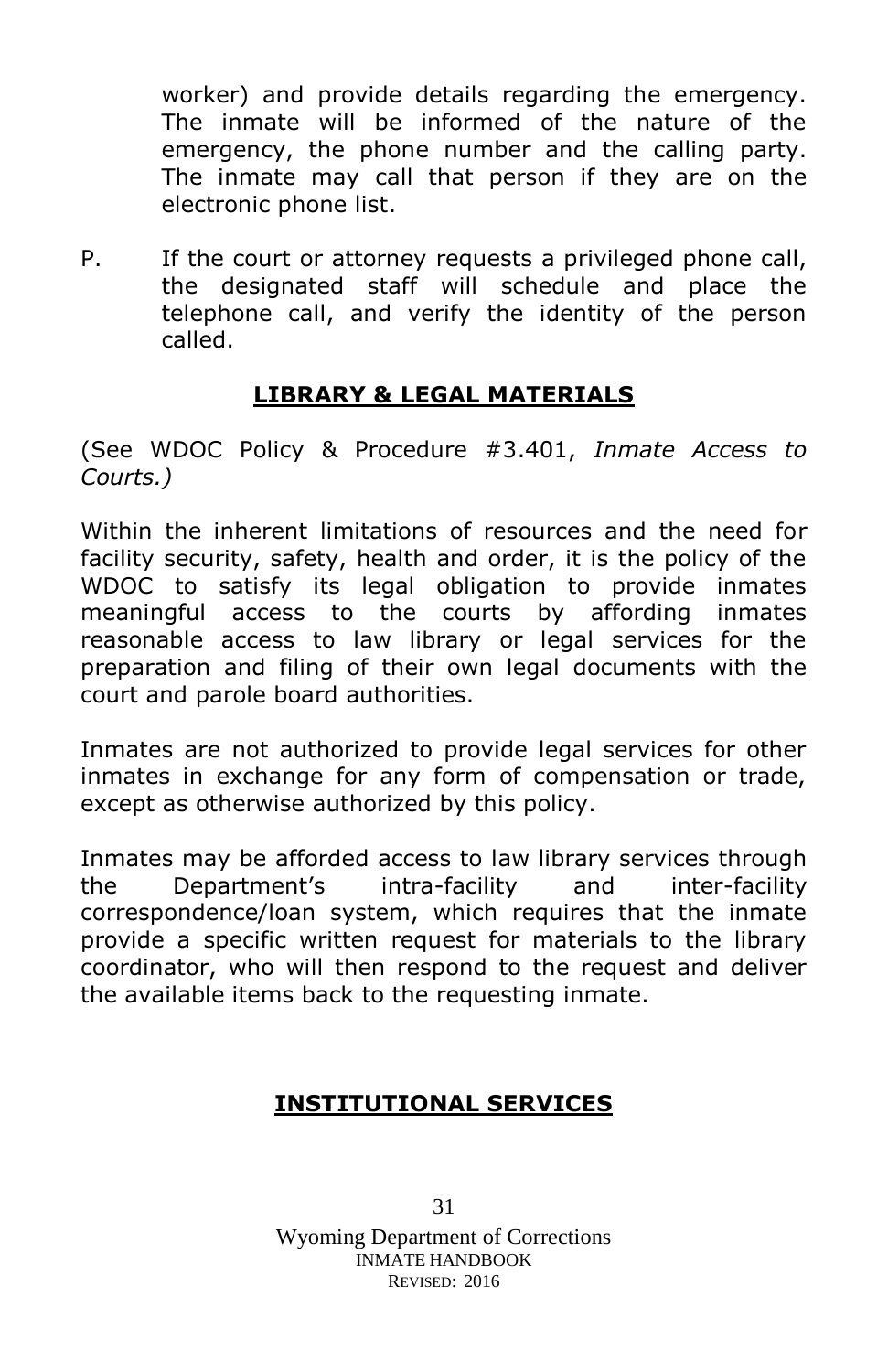# <span id="page-31-0"></span>**Classification**

(See WDOC Policy & Procedure #4.101, *Inmate Classification.)*

#### **Initial Custody Assessment**

**Purpose:** The Initial Classification Instrument establishes an inmate's classification rating for the first six months of his/her incarceration by the WDOC. This custody rating is based upon the classification specialist's assessment of eight items that are scored on a numerical scale. These items have been found to be associated with future institutional conduct and, thus, help to identify the type and level of risk likely to be presented by the inmate. The custody rating recommendation derived from these items is used, in combination with the inmate's needs assessment, to make decisions relating to the inmate's housing assignment, program needs, and supervision requirements. The custody rating recommendation may be altered upon consideration of aggravating or mitigating factors that warrant special attention or intervention by staff.

**Completion Policy:** The Initial Classification Instrument is to be completed for each inmate within 30 days of the inmate's arrival to the WDOC Intake Unit. The needs assessment and initial classification forms MUST be completed before an inmate is moved from the system's Intake housing area.

#### **Custody Levels:**

- **Minimum** The least restrictive and the usual custody of inmates housed at the Wyoming Honor Farm and Wyoming Honor Conservation Camp. You may be housed within a specific area at this or another facility pending transfer.
- **Minimum/** For inmates that present a risk for assignment in **Restricted** a minimum security facility and are overridden to minimum restricted housing.
- **Medium** For inmates of moderate risk who can work and

32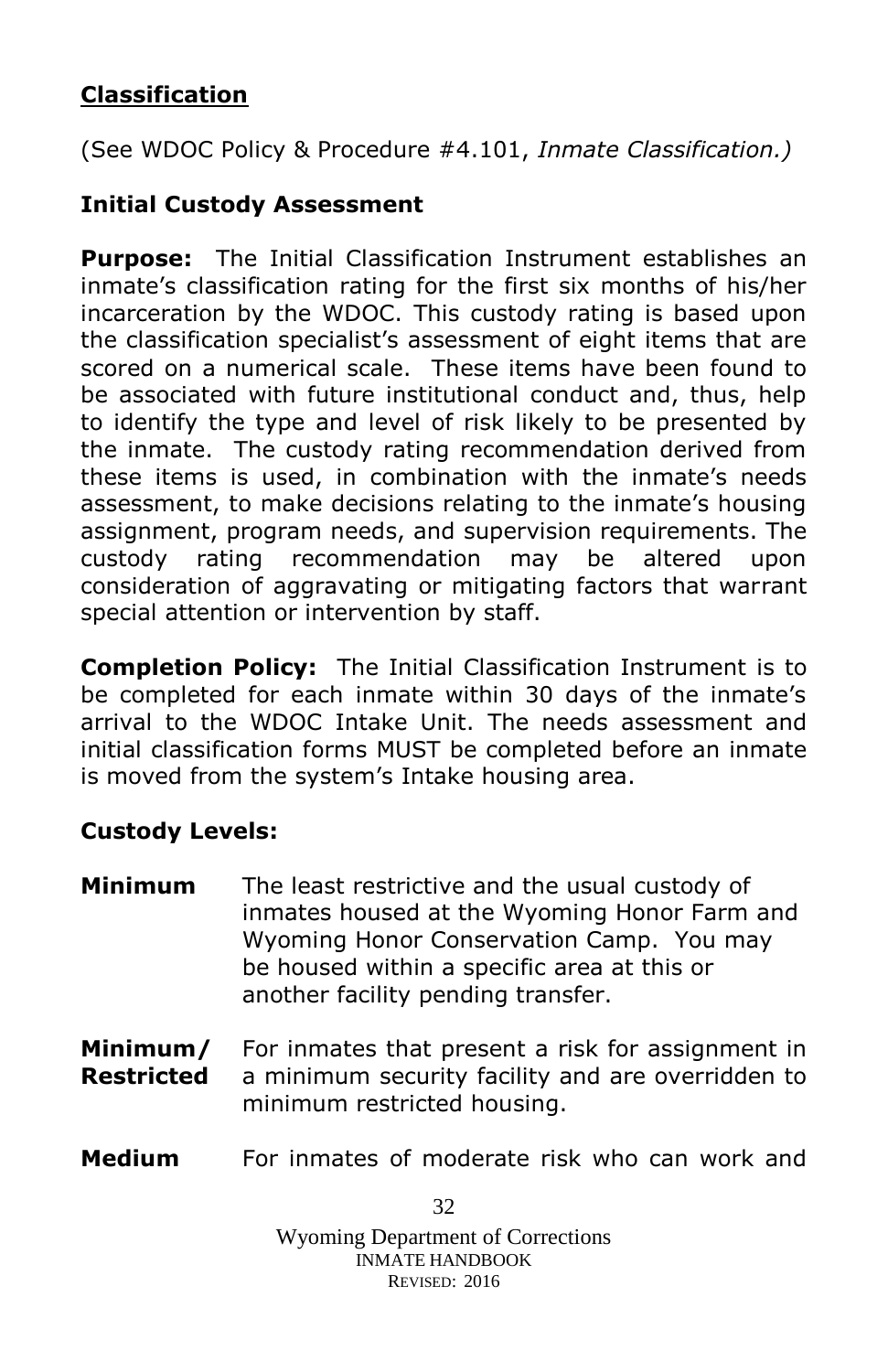program well with staff and other inmates in a free-flow facility.

- **Close/GP** For inmates of high risk. This inmate may be an escape risk, may have demonstrated himself/herself as a threat to staff or other inmates, may have past/present serious crimes, may have a recent or serious disciplinary record, or may be in the reception process.
- **Maximum** For inmates who need constant supervision and are confined to a secure living area. These inmates may be disruptive or they may be escape risks.

#### **ACC (Adult Community Centers)**

Assignment to an ACC is not defined by the classification system. "Community" is a status, not a classification level. Inmates who qualify by statute as nearing release are eligible and must meet the criteria as outlined on the ACC Inmate Transfer Criteria Worksheet prior to transfer to a community center.

#### **Custody Reassessment (Reclassification)**

The reclassification instrument is used to update and review an inmate's previous custody assessment. A reassessment does not necessarily change the custody level or housing assignment. It primarily functions to monitor the inmate's adjustment and to bring attention to problems that may have arisen.

Custody reassessment is similar to the initial custody assessment but places greater emphasis on institutional conduct to reflect the inmate's actual behavior while confined. It is important that inmates with long sentences have the opportunity to progress to a less restrictive custody level based on compliance with institution requirements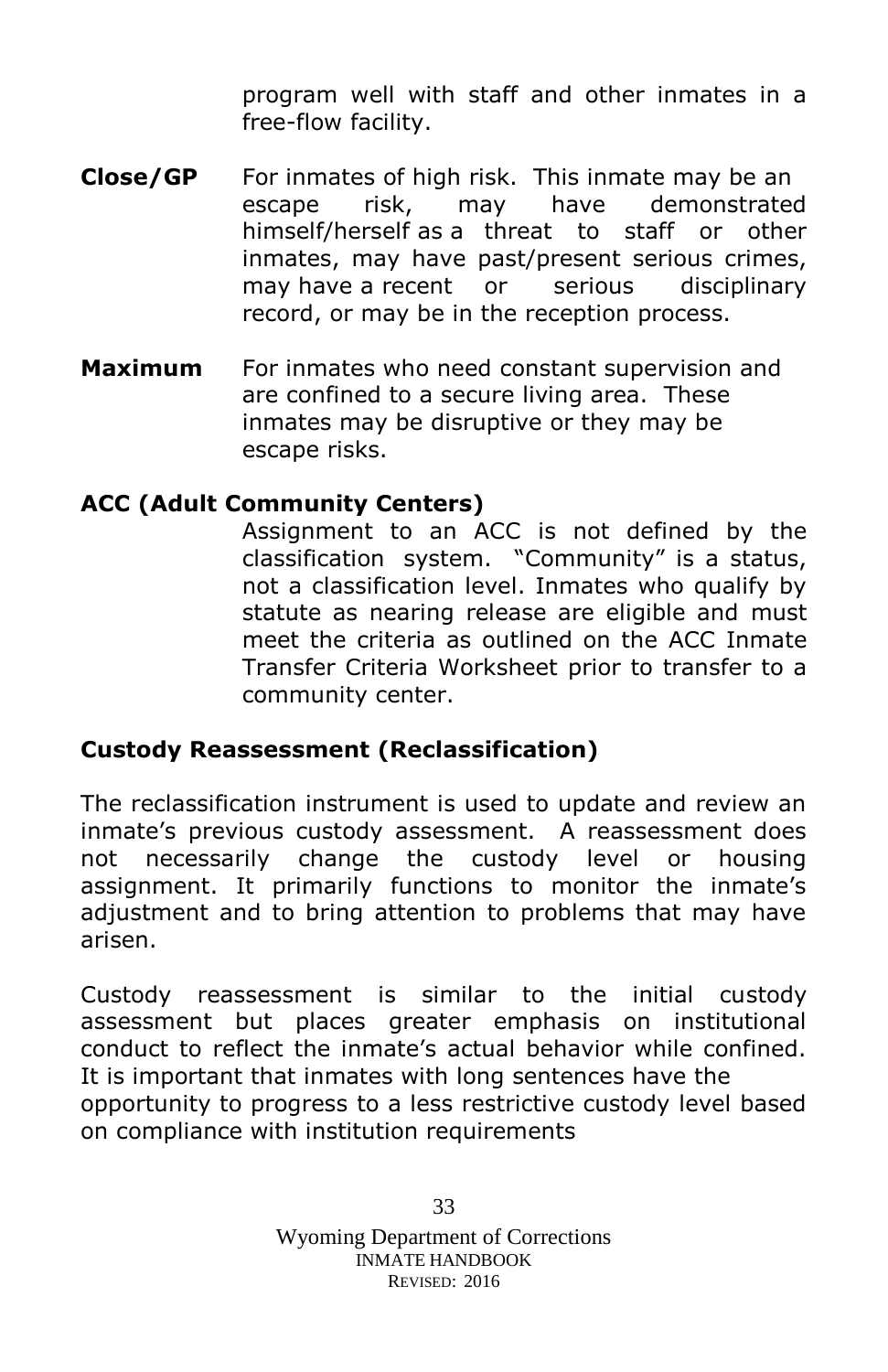**Completion Policy** (The timing of the reassessment is determined according to)**:**

1. Custody Level and amount of time the inmate has to serve:

> Minimum Custody: Reassess at six months and annually thereafter.

Minimum-Restricted to Maximum Custody and Time to Serve:

Zero to 4.99 years Reassess every six months Five or more years Reassess at six months and annually thereafter.

- 2. Post Disciplinary Review: If the inmate is found guilty of a disciplinary infraction, review the most recent custody assessment instrument to determine if the inmate's custody level will change; if so, complete the appropriate classification instrument.
- 3. Disciplinary Infraction within 6 months of admission to WDOC: If the inmate is found guilty of a disciplinary infraction within the first six months of incarceration, complete a second initial classification instrument and set the date for the next custody assessment six months from the date of original initial classification decision.
- 4. Upon receipt of new information: Reassess within 48 hours of receiving information that potentially affects the inmate's custody level (*e.g*., conviction of a new charge, detainer, sentence reduction, etc.).
- 5. When a reduction in custody level occurs as a result of disciplinary infractions dropping from section one (1), institutional violence, and/or section five (5), number of disciplinary reports, an interim reassessment should be completed allowing those points to drop and giving the inmate the ability to progress through the corrections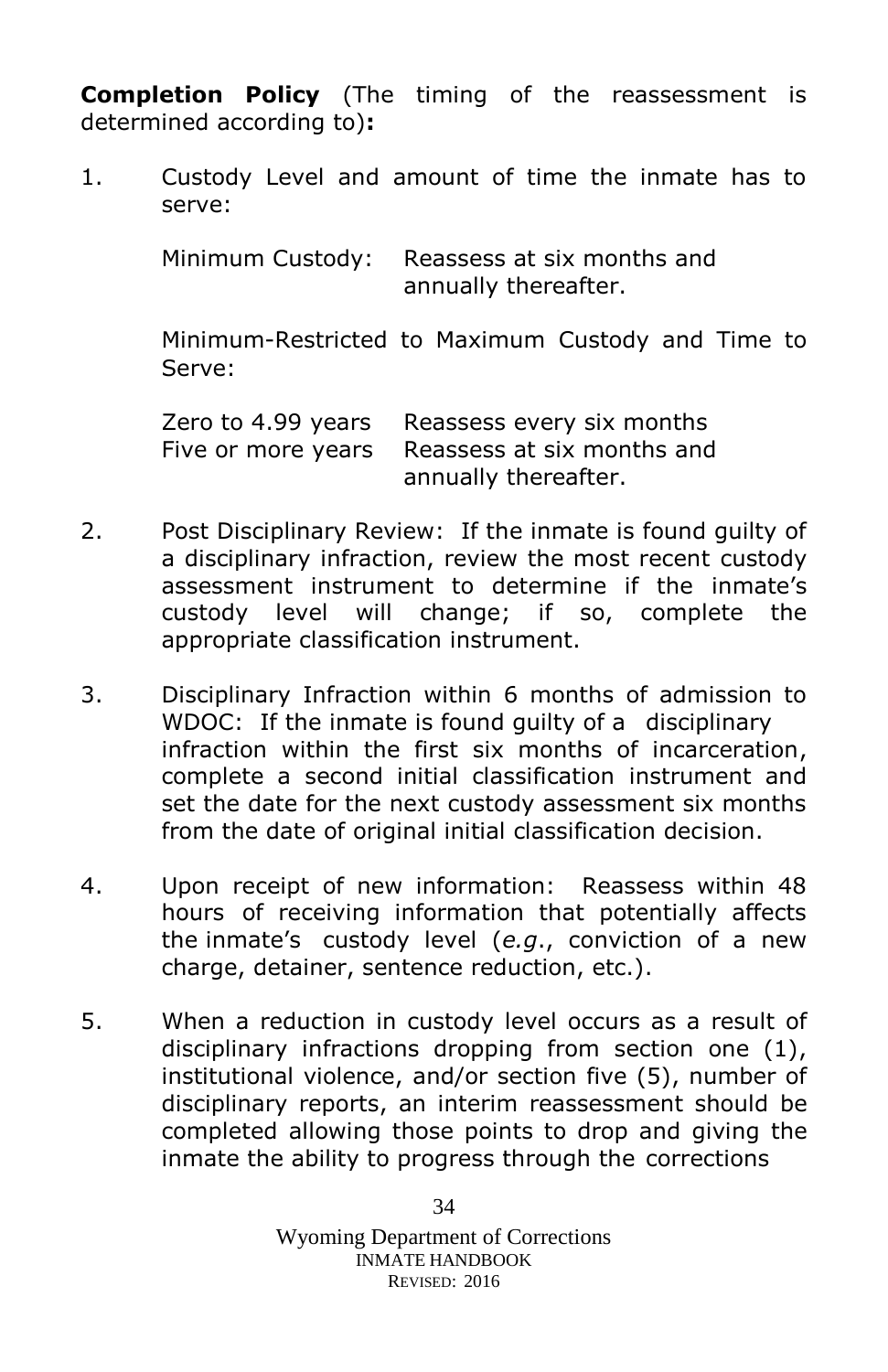system.

# <span id="page-34-0"></span>**Prison Health Services**

# **Access to Health Care**

(See WDOC Policy & Procedure #4.307, *Inmate Access to Health Care.)*

You must submit a Health Services Request (HSR) form in order to access medical care. These forms are located in the housing units and should be placed in the box marked **"MEDICAL"** in your housing unit.

You must follow the instructions on the HSR. You may ask more than one question/request on the HSR, but it must not exceed the space provided. We will cover as many concerns as we can during scheduled visits to increase available time slots for other patients. If needed, a follow up appointment will be scheduled to address multiple questions/concerns.

#### **Medications**

*(See WDOC Policy and Procedure #4.318, Pharmaceutical Operations.)*

Pill Call is held as posted in each housing unit. Depending on your medication, you may be given a 30-day supply of medication each month. It is your responsibility to show up at Pill Call to receive your blister pack if issued, or to receive your medication dose by dose. Pill Call is for passing pills and should not be used to address medical concerns. Please do not ask the nurse about other health care issues at this time.

#### **Injuries and Emergencies**

If you are injured at any time, tell an employee at the time of your injury and they will report this information to the Medical staff. If you are having a medical emergency, such as chest pain or shortness of breath, notify an employee immediately. Medical staff will respond with medical equipment and provide emergency care. Only true emergencies will be treated as such.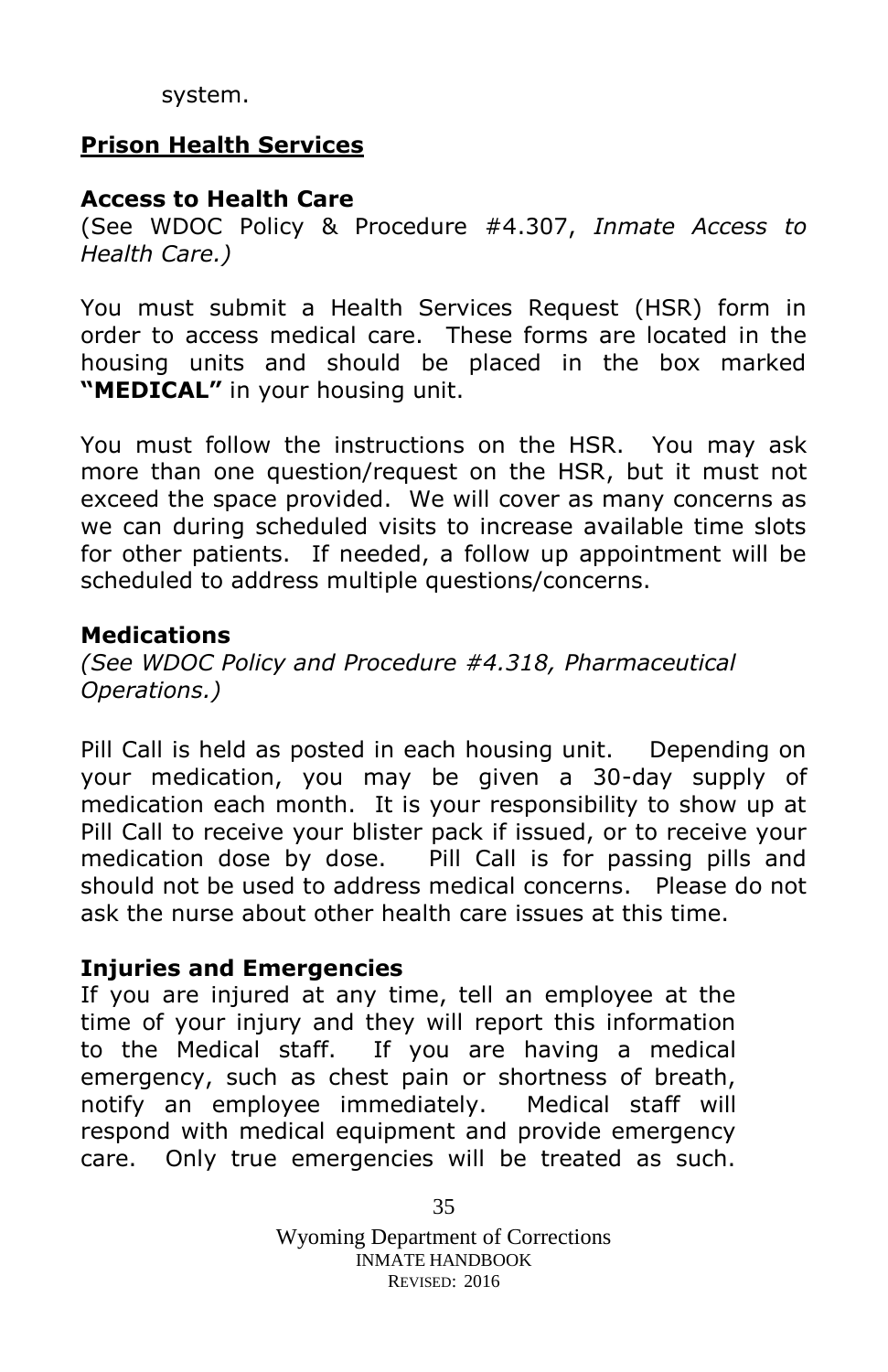#### **Mental Health Services**

Psychiatric nurse, social worker, psychologist and psychiatrist services are available. If you are currently on psychotropic medications, you will be referred to the appropriate mental health provider for evaluation and continued treatment if necessary. You may also request to be seen by Mental Health staff by submitting an HSR if you believe you are experiencing mental health problems that may require treatment.

#### **Dental Services**

*(See WDOC Policy and Procedure #4.337, Oral Care.)*

Dental Services are available as posted. You will receive an initial evaluation to determine your dental needs within 7 days of your arrival. You will be seen during Nurse Sick Call for dental emergencies if the dentist is unavailable. The dental unit will see emergencies as necessary. Dental emergencies include severe toothaches and mouth swelling. All other dental requests or concerns should be submitted on an HSR.

#### **Eye Care**

*(See WDOC Policy and Procedure #4.322, Medical Adaptive Devices.)*

You may request an eye evaluation by submitting an HSR. If you meet the criteria, you will be referred to the optometrist. The contract medical provider only provides basic frames and lenses. Contact lenses will not be provided through the medical department or an independent provider.

#### **Refusal Of Scheduled Appointment**

Inmate patients who have been scheduled for an appointment and refuse to be seen will sign a refusal form, which will then be placed in the medical record. Refused appointments will not be rescheduled unless requested through a Health Services Request form or by determination of a provider.

Inmates are to be dressed in their full State-issued uniform. No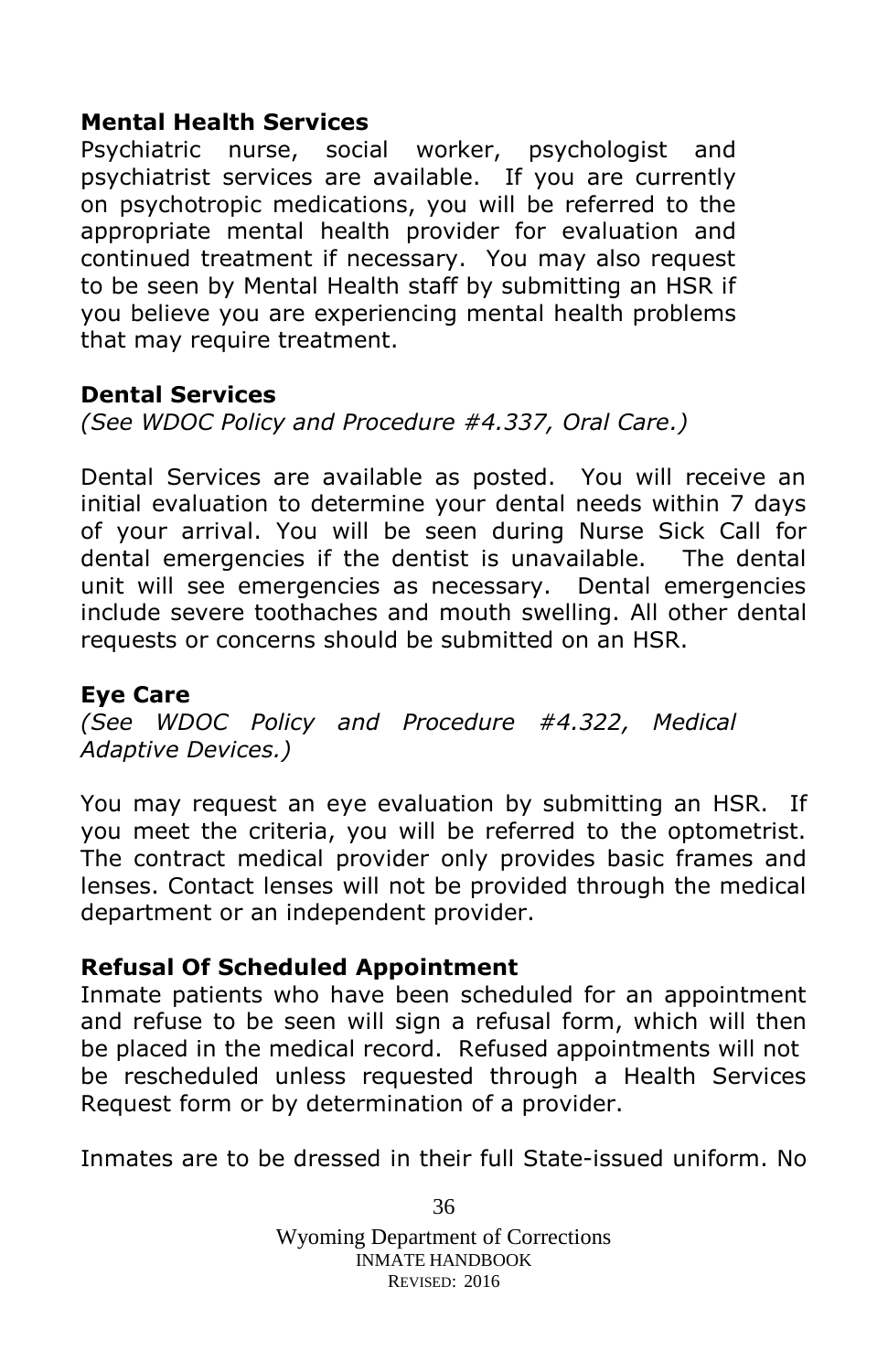caps or sunglasses are to be worn during an examination.

# <span id="page-36-0"></span>**Business Office**

(See WDOC Policy & Procedures #1.103, *Disbursement of Inmate Earnings and #1.109, Inmate Trust Funds.)*

#### **Inmate Funds**

Personal money will be kept by the Business Office (the Inmate Trust Fund) in much the same manner as a bank in that you will have a personal account in which all of your money will be credited and debited as your financial transactions occur.

A monthly statement that shows all transactions, such as deposits and withdrawals, will be given to you at the beginning of each month. You will be able to spend money up to the approved limit, as posted, commensurate with funds available in the inmates account.

Questions concerning your account may be directed to the Business Office. No information will be given to family or friends regarding your trust fund. Personal checking accounts are prohibited.

#### **Disbursement of Inmate/Offender Earnings for Mandatory Savings, Victim Compensation, Restitution, and Child Support**

Inmate earnings will be disbursed in accordance with Policy and Procedure #1.103, *Disbursement of Inmate Earnings* and state statue. It is the policy of the WDOC to take all steps necessary for enforcement of court orders which require inmates to pay fines, victim restitution or compensation, victim surcharge and/or child/spousal support as dictated by W.S. 7-16-205. Disbursements will also include a percentage of inmate earnings to go into a mandatory savings.

#### **Social Security**

Social Security does not administer any programs that pay benefits solely because an individual is in or is being released from a correctional institution.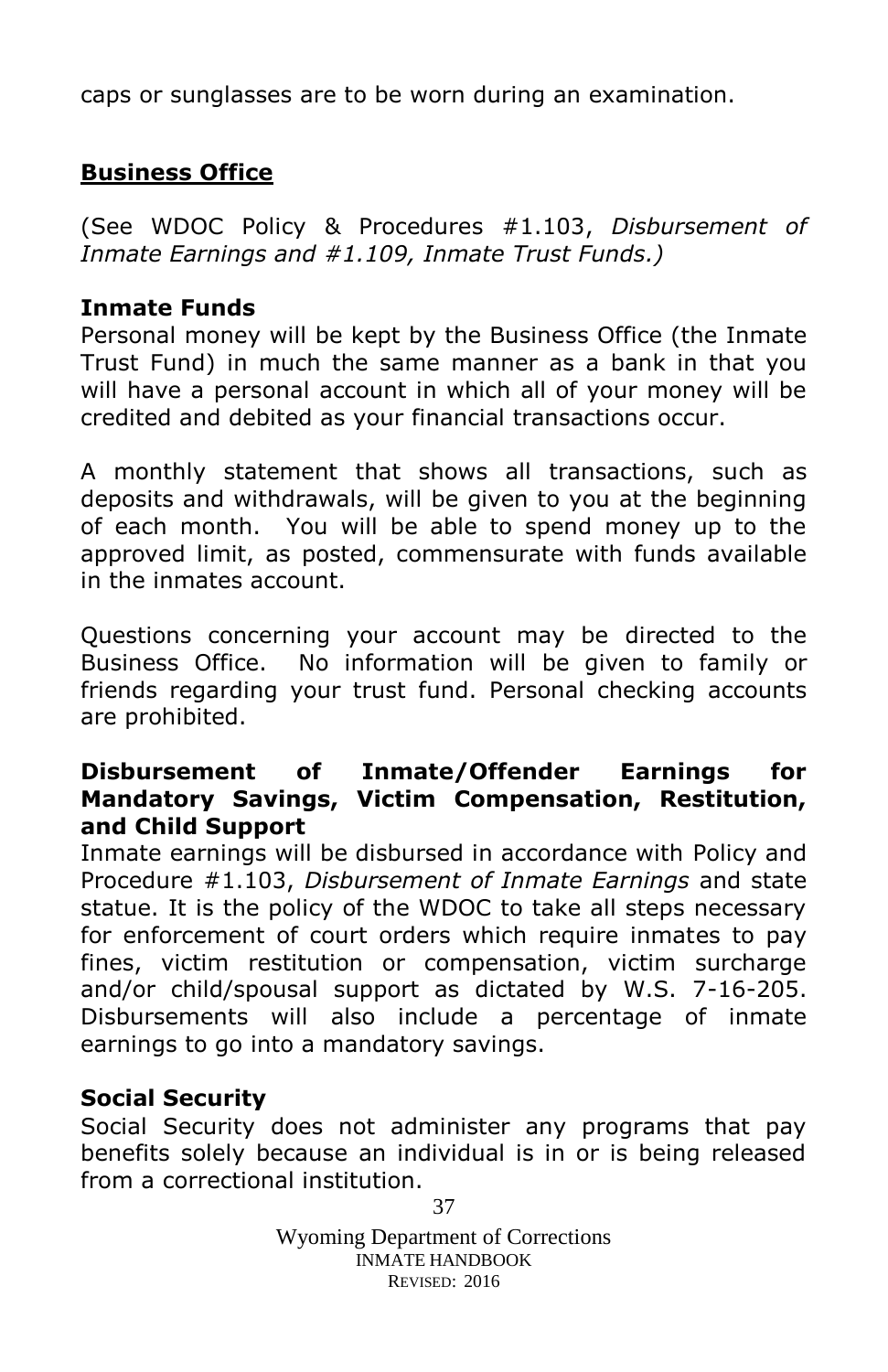Even though an individual may meet all the eligibility criteria, Social Security benefits generally are not payable for any month in which the person considered is under a sentence of confinement due to conviction of a felony. However, benefits will be paid to other family members entitled on the record.

They also administer the SSI program that provides benefits to people who are age 65 or older, blind, or disabled, and have limited income and resources. However, people confined in prison or other correctional facilities are not eligible for SSI payments for any months in which they are in prison for the entire month. However, those eligible for SSI payments (upon release) are encouraged to sign up for benefits one month prior to release.

# <span id="page-37-0"></span>**Canteen**

Canteen procedures will be posted per each institution.

#### <span id="page-37-1"></span>**Inmate Grooming, Hygiene and Sanitation**

(See WDOC Policy & Procedure #4.201, *Inmate Grooming, Hygiene and Sanitation.)*

Each inmate may maintain their appearance within the guidelines established in policy. It is also the policy of the WDOC that safety and security considerations be given priority over individual choices.

#### <span id="page-37-2"></span>**Tobacco Prohibition**

(See WDOC Policy & Procedure #1.016, *Tobacco-Free WDOC.)*

All tobacco products found in WDOC institutions, state vehicles, and contract facilities are considered contraband. No tobacco use will be allowed in or on WDOC institutions, grounds, contract facilities, offices or office property.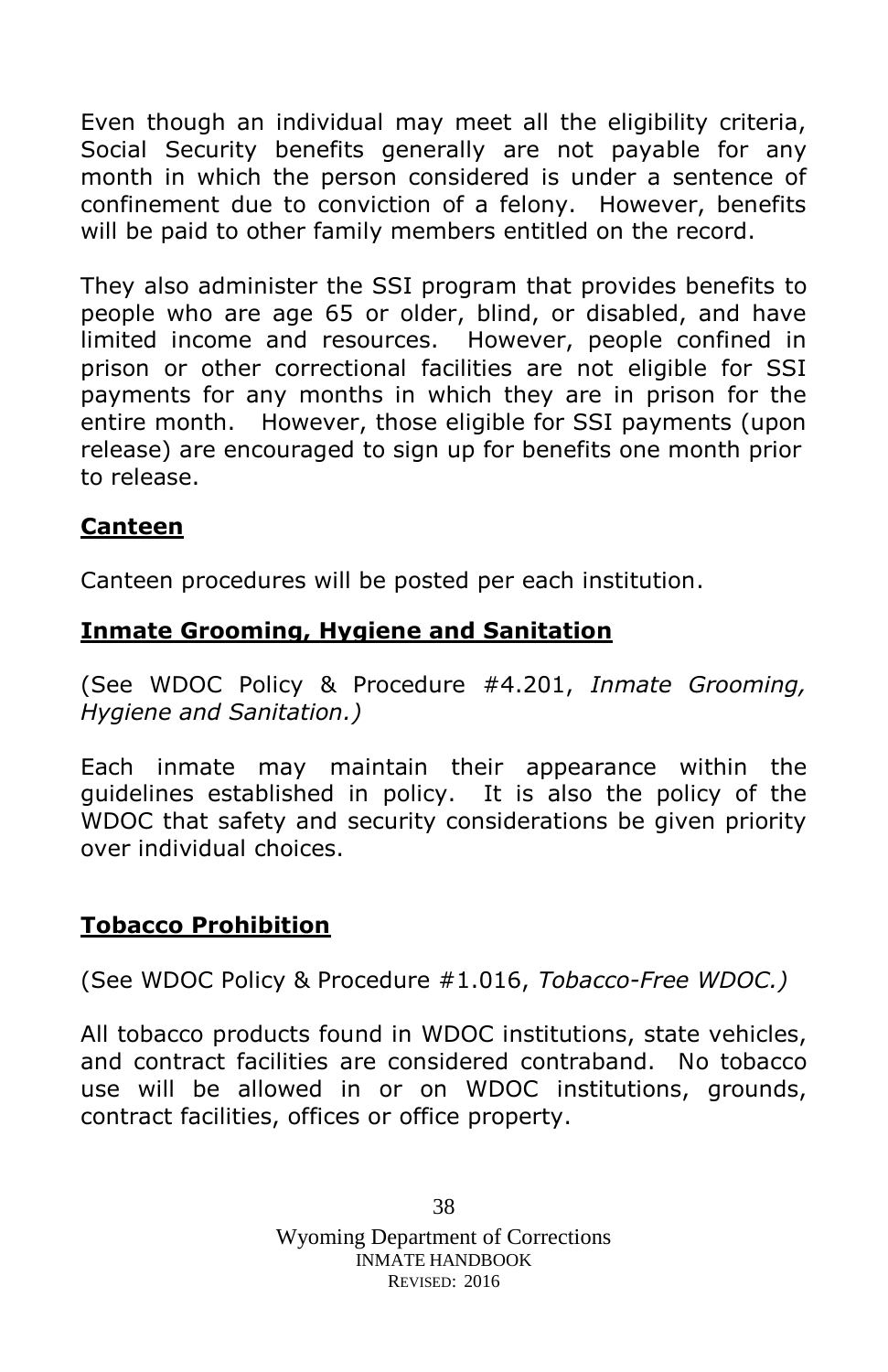### <span id="page-38-0"></span>**Laundry**

Each institution has laundry facilities available for use as posted. Misuse of laundry facilities could result in disciplinary charges for destruction of state property.

# **SAFETY AND EMERGENCY PROCEDURES**

<span id="page-38-1"></span>Evacuation plans are posted throughout each WDOC facility that include primary and secondary evacuation routes. Inmates should familiarize themselves with these posted plans. Fire drills will occur periodically to ensure that staff and inmates are prepared in the event of an emergency. Inmates are expected to follow the direction of institutional staff. Total inmate compliance is expected during emergencies and drills. Failure to comply may result in disciplinary action. Tampering with fire alarms may result in disciplinary action.

# **RESTORATION OF VOTING RIGHTS**

<span id="page-38-2"></span>*(See Policy and Procedure #3.403, Inmate Rights.)*

Effective January 1, 2016, inmates, who are convicted for the first time of a nonviolent felony, are automatically allowed, to have their voting rights restored five (5) years after the completion of their sentence. This is determined following a records check and a review of the current Presentence Investigation Report (PSI). Inmates who qualify will be notified upon release that he/she qualifies for restoration of voting rights but rights will not be restored until five (5) years after release. Five (5) years after release, upon review by the Central Office Records Manager (to ensure the individual still qualifies), the individual will be sent a signed certificate stating that their voting rights have been restored to their last known address.

# **WYOMING PAROLE BOARD**

#### <span id="page-38-3"></span>**Mission Statement**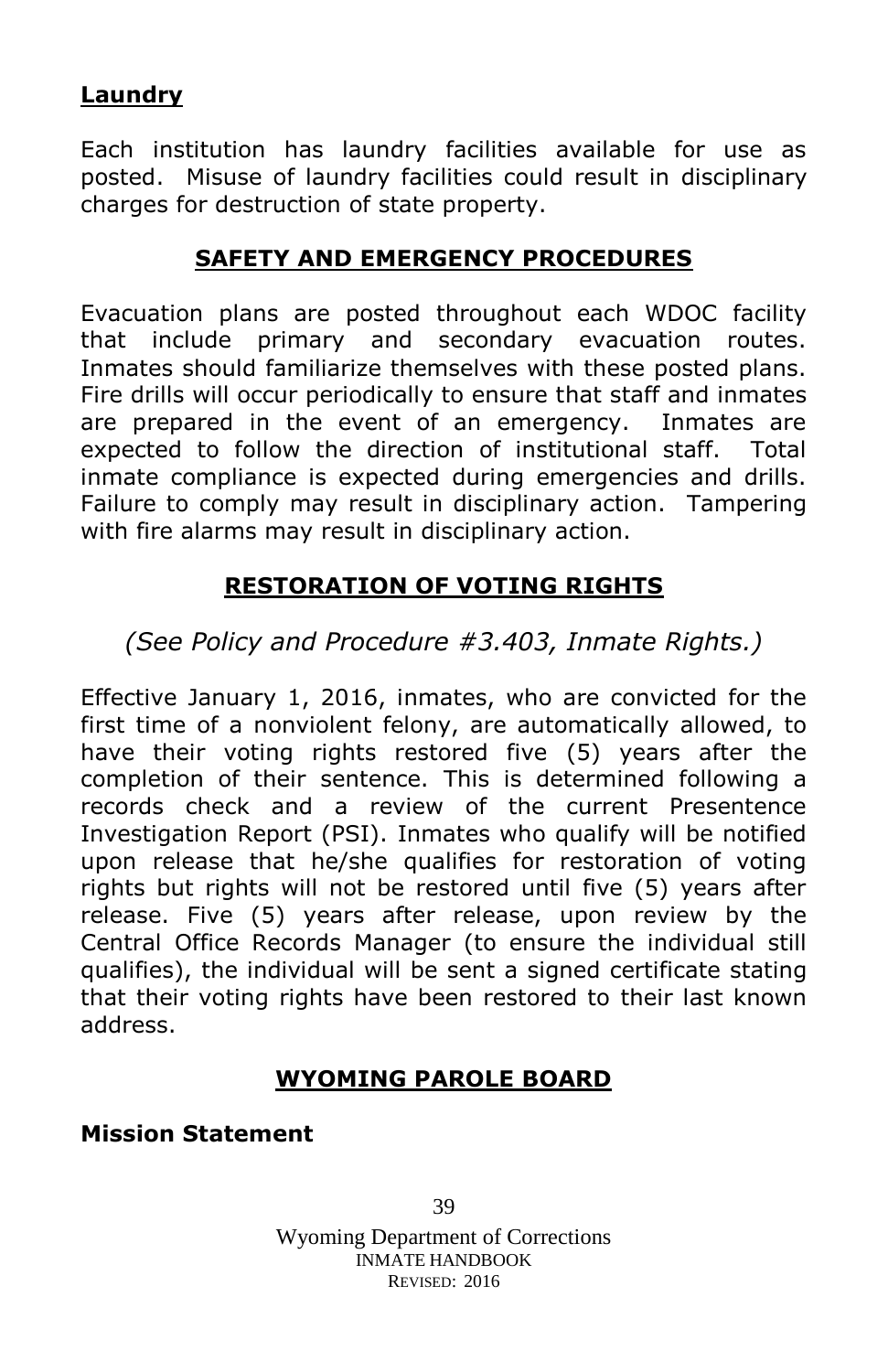The mission of the Board is to conduct prompt, fair, impartial hearings on the matters brought to its attention and take appropriate action. Consideration will be given to public safety, victims and the treatment and control of the offender.

The Wyoming Board of Parole is a separate operating agency as enumerated in Wyoming Statutes. The Board is comprised of seven board members, serving 6-year terms, appointed by the Governor with consent of the Senate.

The Board will hold regularly scheduled hearings at the various Wyoming state institutions in which inmates are housed and will perform the following functions:

- A. Review applications for parole;
- B. Grant, deny, rescind or revoke paroles;
- C. Recommend commutations of sentence;
- D. Revoke good time;
- E. Restore good time;
- F. Consider and/or take action on any others matters brought before the Board.

#### **Procedures**

(See WDOC Policy & Procedure #4.100, *Pre-Parole Preparation.)*

- A. The Board may request a number of different kinds of investigative reports. These may include the Pre-sentence Investigation, institutional summaries, and psychological and/or psychiatric information.
- B. The Board will request victim input.
- C. The Board may request additional information such as prosecutor's comments, judicial comments, and any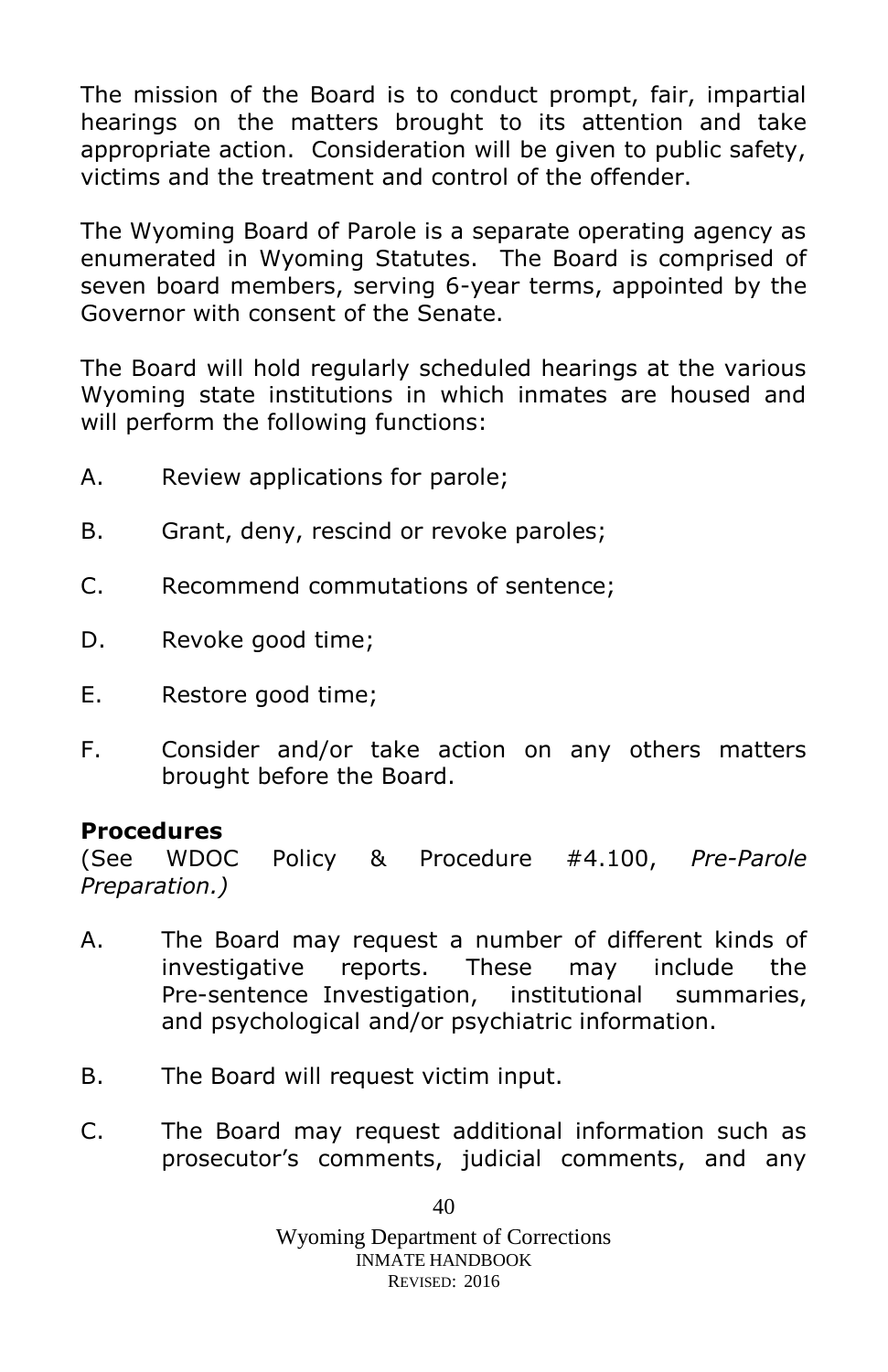other information that may be of assistance in rendering its decisions.

D. The Board will evaluate the inmate's progress toward rehabilitation while incarcerated.

Parole may be granted at the sole discretion of the Board when, in the opinion of the Board, there is a reasonable probability that an inmate of a correctional facility can be released without a detriment to the community or himself/herself. Parole shall be ordered only with the best interests of society being considered and not as an award of clemency; nor shall it be considered as a reduction in sentence or a pardon.

#### **Parole Eligibility**

The inmate must have served his/her minimum term, less any good time earned.

The inmate must not be serving a life sentence.

The inmate will not be eligible for parole on the sentence from which he/she made an assault with a deadly weapon upon an officer, employee or inmate of any institution.

An inmate, who has escaped, attempted to escape or assisted others to escape from an institution while on inmate status, on probation, on parole, or on pre-release status, will not be eligible for parole on the sentence from which he/she escaped, attempted to escape or assisted others to escape. When an inmate is unavailable for his/her annual review hearing due to escape status, the inmate automatically waives his/her right to a board appearance for that year.

An inmate will not be granted parole to the street if he/she has had a major predatory disciplinary infraction within the year preceding the hearing, unless, on a case-by-case basis:

• The inmate is paroled to his/her detainer.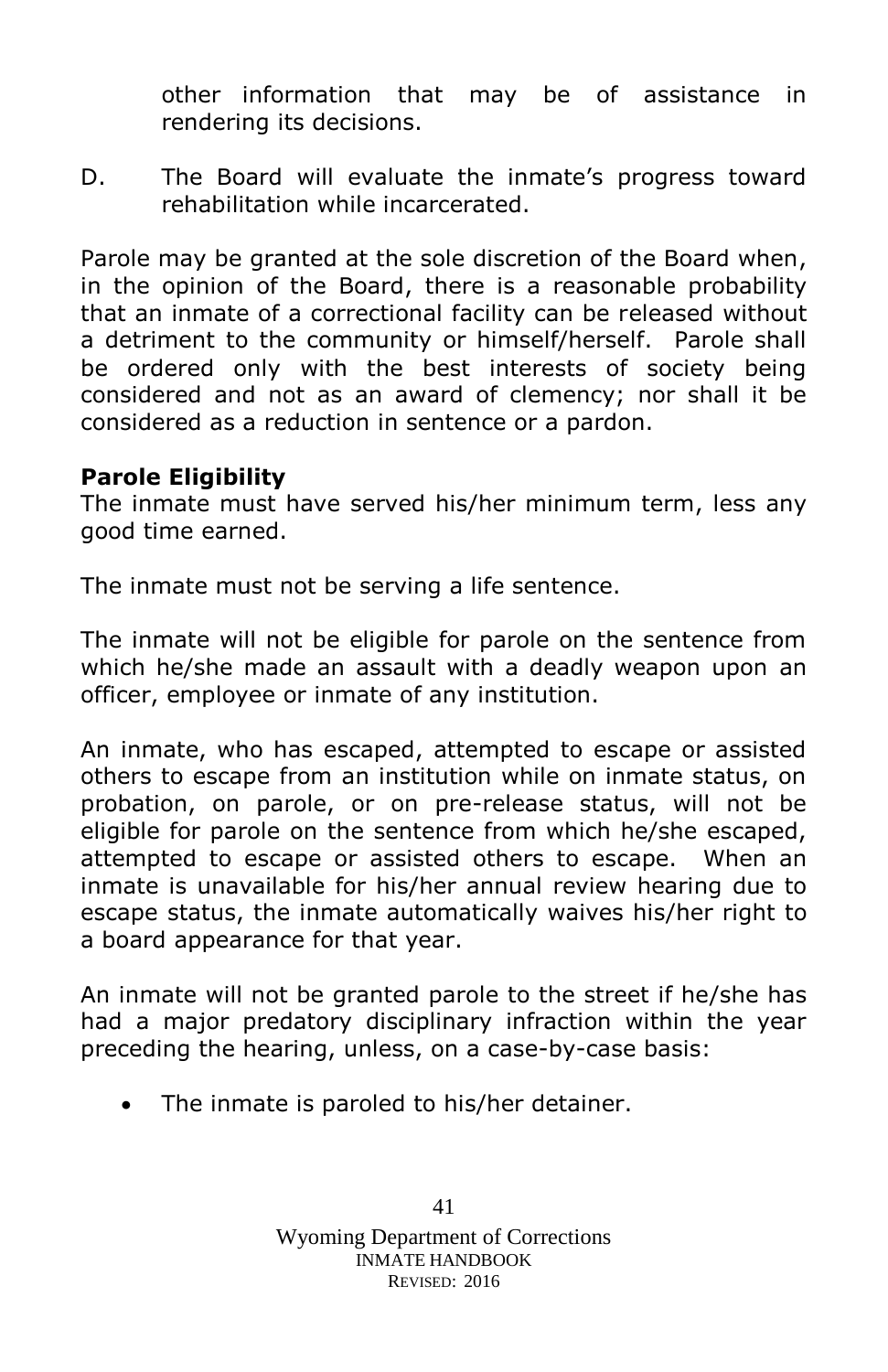- The Board determines that extenuating or extraordinary circumstances exist regarding the major disciplinary.
- For lesser disciplinary violations the Board will use its discretion in reaching its decision on the appropriate impact of the behavior.
- The Board will consider whether there is a reasonable probability that the inmate is able and willing to fulfill obligations as a law-abiding citizen.
- The inmate must submit a written parole plan prior to the hearing in the form of a Community Reentry Checklist (CRC). The CRC shall include living arrangements, employment opportunities, programming/treatment and medical considerations, if applicable.
- During the preparation for a parole hearing, inmates will be expected to assist in the process. The assigned caseworker will prepare a parole summary along with the parole decision guideline tool. The Community Reentry Checklist (CRC) is the responsibility of the inmate to complete with assistance from his/her caseworker. Inmates who wish to receive favorable consideration at their parole hearing should actively participate in the process by fully completing their CRC.

#### **Inmate Interview**

The inmate shall be interviewed in person, by telephone or video conference, unless he/she refuses to be interviewed, or has submitted a written waiver.

# **Removal and Withholding of Good Time Allowances**

42 When an inmate has been found to exhibit behavior or to have an attitude which is not good, proper, and/or helpful, including failure to participate in available programs which have been recommended by the Board, the Court or WDOC, Probation and Parole agents or community providers, and/or has not adhered to the rules of the institution, and after an appropriate hearing, has been found in violation, the Board may remove previously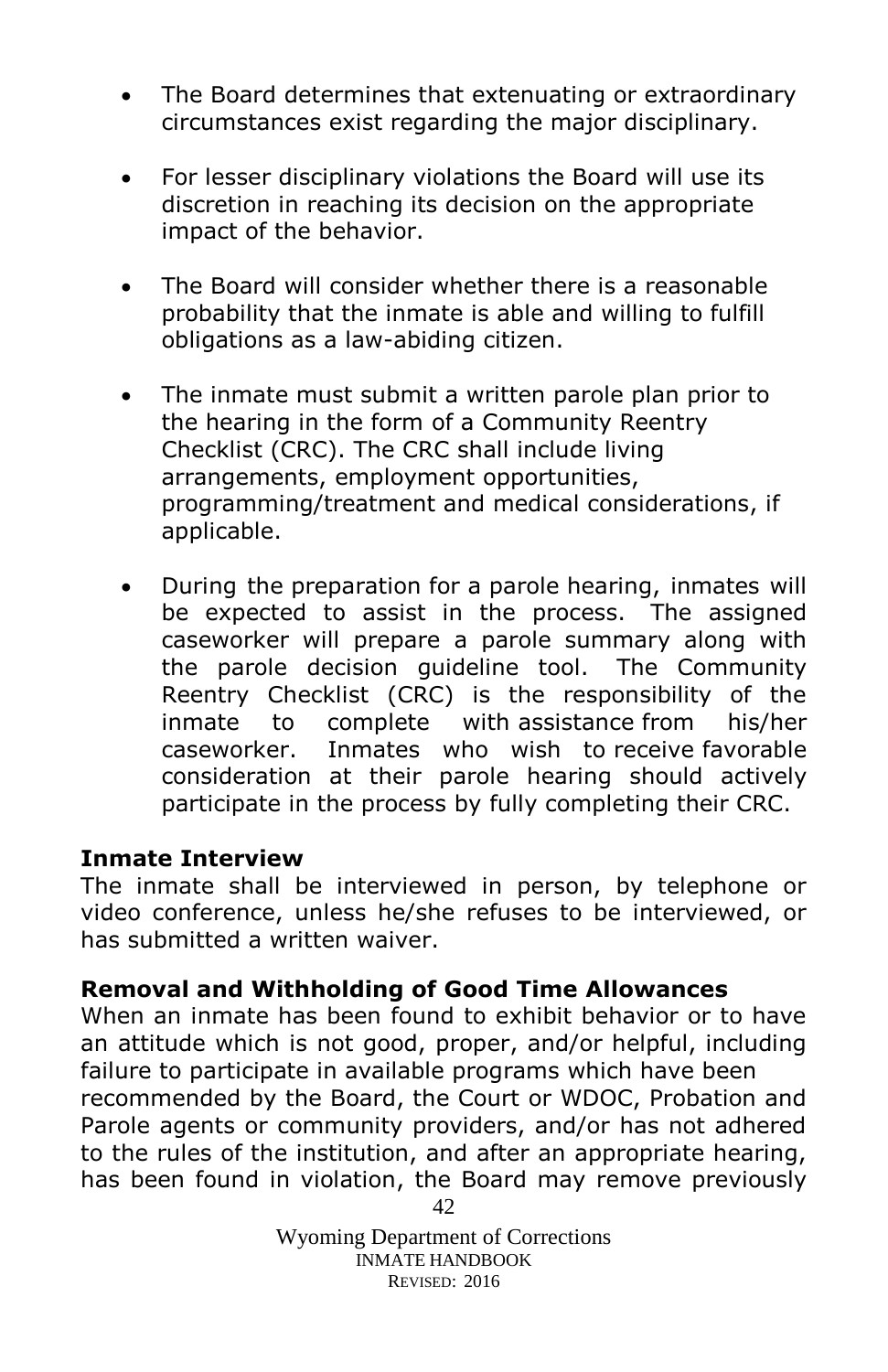earned good time and may withhold the future earning of good time from that inmate.

# **WDOC FACILITIES**

#### <span id="page-42-1"></span><span id="page-42-0"></span>**Wyoming State Penitentiary**

P.O. Box 400, Rawlins, WY 82301-0400 2900 South Higley Blvd., Rawlins, WY 82301

The Wyoming State Penitentiary consists of a high security/special needs male facility (referred to as the South Facility); the administration and warehouse/maintenance building; the central production facility (kitchen/laundry); and the industry building. Currently, the facility houses medium, close, and maximum custody inmates for the Wyoming Department of Corrections. Adult male offenders are offered a variety of classroom and video educational and vocational programs as well as correctional industries program. The facility has a current capacity of 820 beds.

#### <span id="page-42-2"></span>**Wyoming Medium Correctional Institution**

7076 Rd 55F Torrington, WY 82240

The Wyoming Medium Correctional Institution (WMCI) is a medium security, men's facility. It serves as the primary intake and assessment center for male inmates not sentenced to death. In addition to housing general population inmates, WMCI has specialized units for inpatient substance abuse, sex offender treatment, chronic mental health, and geriatric/infirmary inmates. The facility opened in January 2010 with a capacity of 720 beds.

#### <span id="page-42-3"></span>**Wyoming Honor Farm**

40 Honor Farm Road Riverton, WY 82501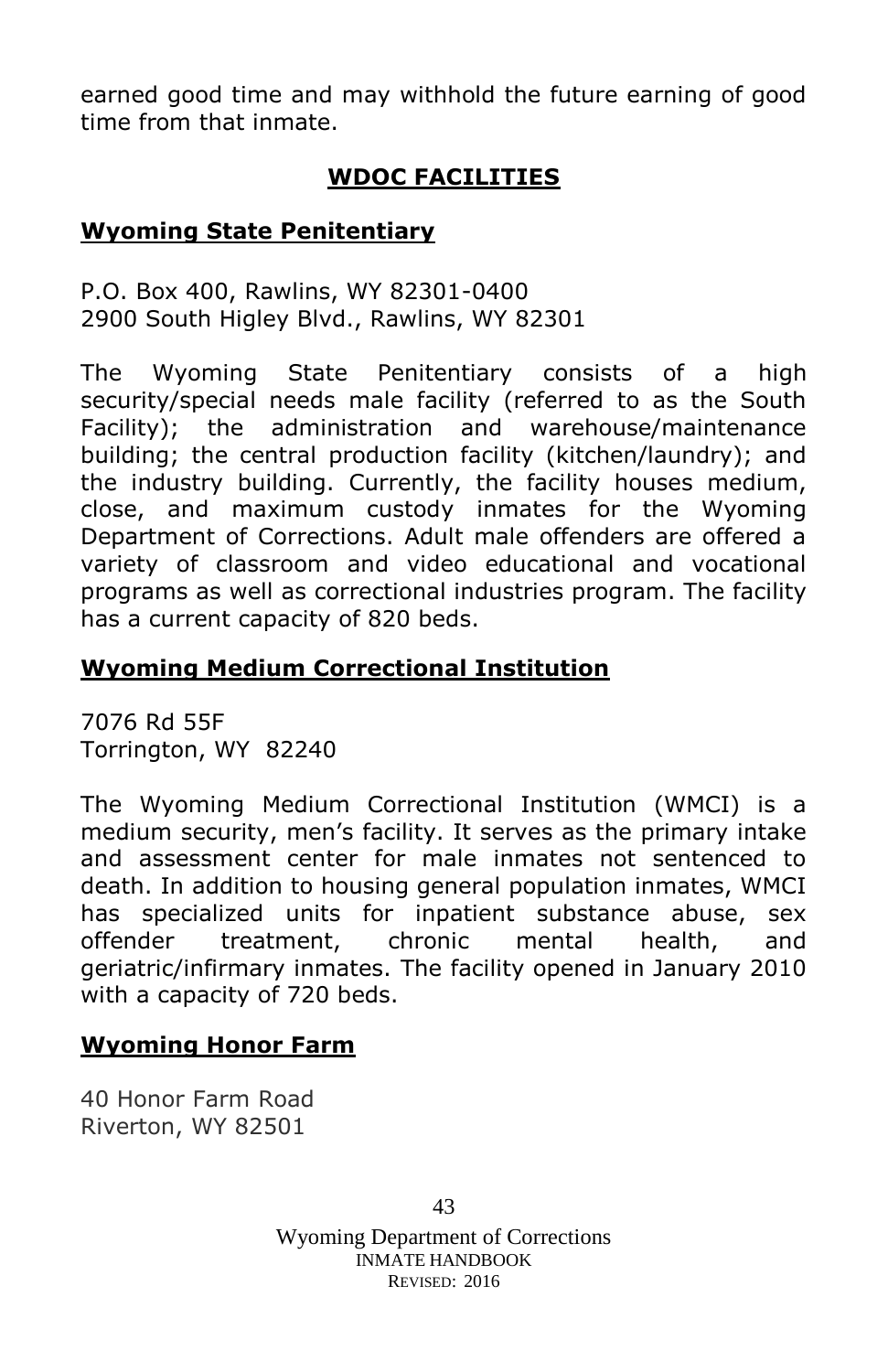The Wyoming Honor Farm (WHF) is classified as a minimum custody facility and is capable of housing 280 adult male offenders. WHF partners with Central Wyoming College (CWC) to bring college level classes to the facility.

All inmates incarcerated at the Wyoming Honor Farm are required to work at some level. Current job opportunities exist in these areas: Forestry, Wild Horse Program, Beef Program, Crops Program, Construction, Barber Shop, Laundry, Warehouse, Janitorial, Canteen, Grounds Crew, Machine Shop, Welding Shop, Bicycle Repair Shop, and Culinary Arts.

#### <span id="page-43-0"></span>**Wyoming Honor Conservation/Boot Camp**

40 Pippin Road P.O. Box 160 Newcastle, WY 82701

The Wyoming Honor Conservation and Boot Camp (WHCC) is a minimum security prison and a youthful boot camp program, which are both under the authority of one Warden and are housed at the same facility.

WHCC is a male minimum security prison capable of housing 243 adult male offenders. The facility is a working camp. Residents are required to have a facility job and to budget their income. Vocational skills and education are provided, which instill work ethics and productive daily habits.

Forestry:

WHCC is commonly referred to as the "Forestry Camp" because of its association with the Wyoming State Forestry Division. A mutual agreement between the State Forestry Division and the Department of Corrections has been in place since the early 1960's. This program's work projects are under the supervision and control of State Forestry personnel. The inmates trained and utilized for fire suppression and prevention are called the Smokebusters.

Boot Camp: